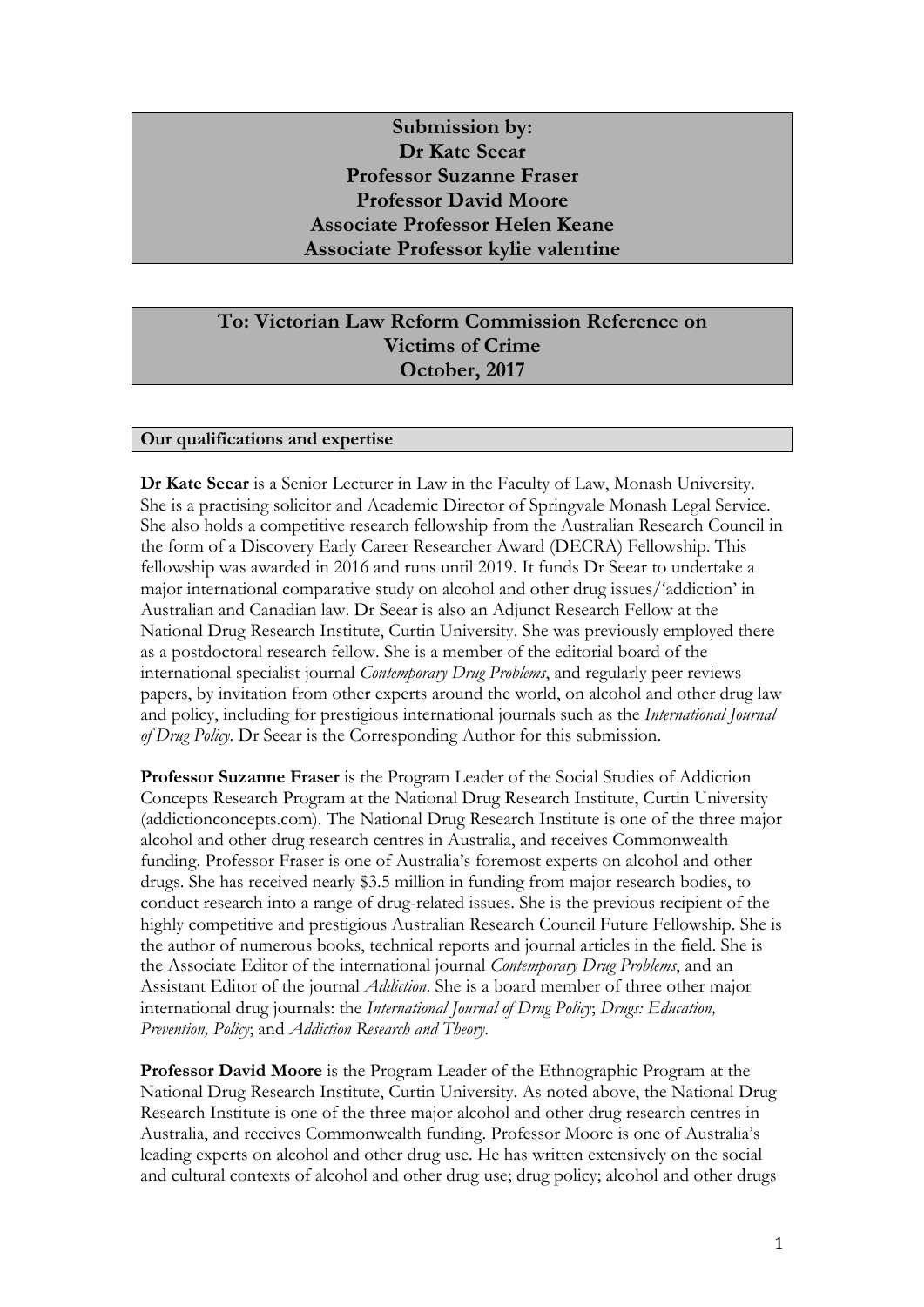and violence; alcohol and other drugs and gender. He is the Editor of the international journal *Contemporary Drug Problems*, and a member of the editorial board of the *International Journal of Drug Policy*.

**Associate Professor Helen Keane** is Head of the School of Sociology in the Research School of Social Sciences, Australian National University. The Research School of Social Sciences is Australia's major institution for theoretical and empirical research in the social sciences. Associate Professor Keane has published extensively on concepts of addiction, social and cultural aspects of drug and alcohol use and gender and health. She is a former associate editor of the *International Journal of Drug Policy* and a member of the editorial boards of *Contemporary Drug Problems* and *Australian Feminist Studies*.

**Associate Professor kylie valentine** is Deputy Director of the Social Policy Research Centre, UNSW Sydney (The University of New South Wales). The Social Policy Research Centre was established in 1980 as Australia's first national research centre dedicated to shaping awareness of social welfare issues. Associate Professor valentine has received more than \$7 million in funding to conduct research on social disadvantage and policy responses.

## **Our submission**

Thank you for the opportunity to provide a submission to the Victorian Law Reform Commission's (VLRC) reference. The initial terms of reference focussed on family violence and the *Victims of Crime Assistance Act 1996* (Vic) (VOCAA). These were later updated and expanded, through supplementary terms of reference and a supplementary consultation paper, with a broader focus. The original terms of reference required the Commission to consider:

- 1. The eligibility test and whether this should be expanded to include victims of family violence where a pattern of non-criminal behaviour results in physical or psychological injury;
- 2. Within the total financial assistance currently available, have regard to the categories and quantum of awards with regard to the cumulative impact of family violence behaviour on victims;
- 3. The requirement to notify a perpetrator, especially where the matter has not been reported to police, or no charges have been laid, or the prosecution is discontinued or the person is acquitted;
- 4. The matters giving rise to refusal of an application except in special circumstances; and
- 5. Procedural matters to expedite the making of an award.

In the supplementary terms of reference the Commission was asked to consider whether:

- 1. the VOCA Act can be simplified to make it easier for applicants to understand all their potential entitlements and quickly and easily access the assistance offered by the scheme without necessarily requiring legal support;
- 2. the VOCA Act recognises the appropriate people as victims;
- 3. the tests for eligibility for assistance and the evidence required to meet those tests can be simplified to avoid unnecessary or disproportionate costs being incurred;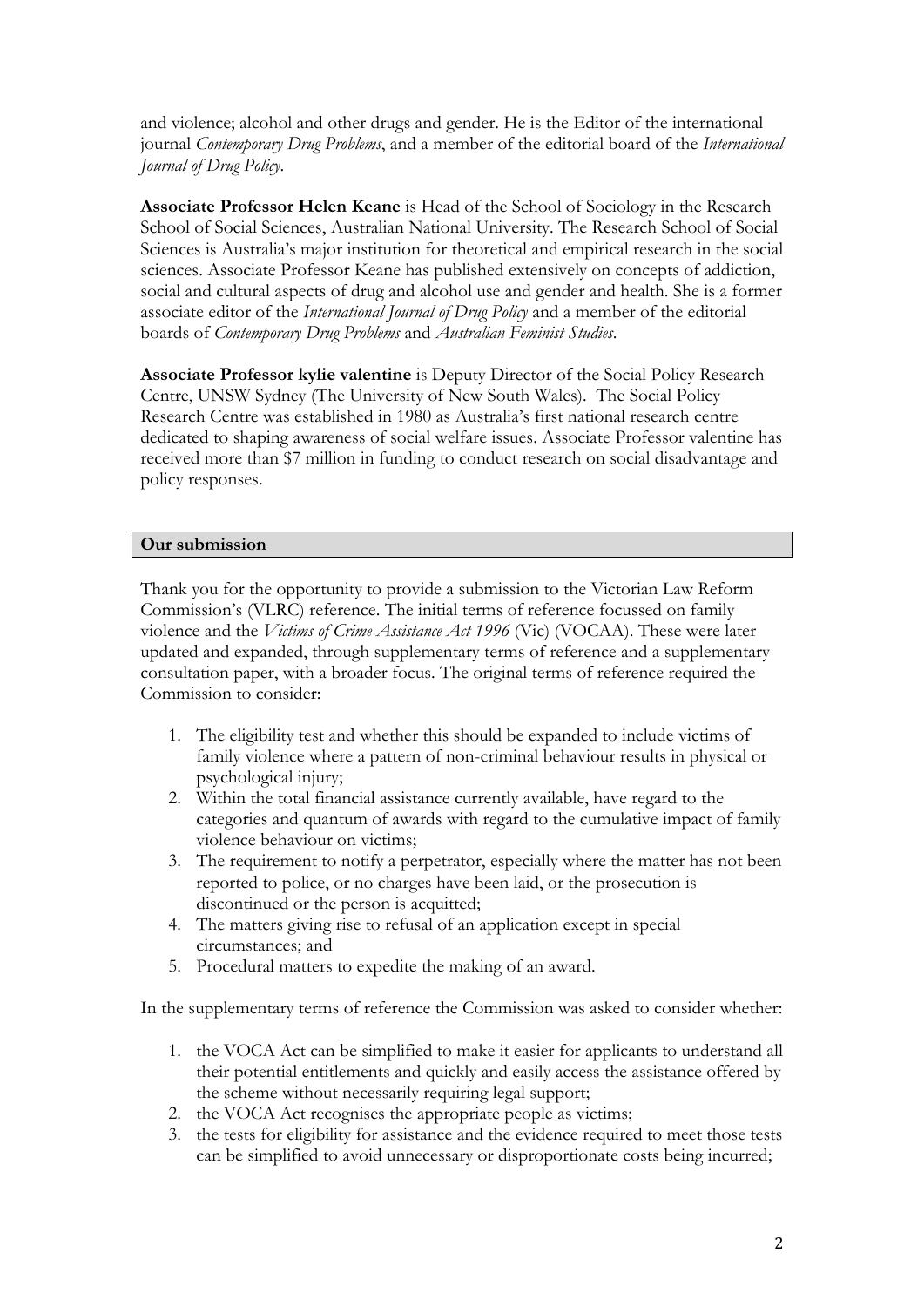- 4. the definition of 'act of violence', the time limits, categories of assistance and structure and timing of awards are appropriate and are adequate to account for harm, including harm caused by multiple acts such as family violence, or where there is a significant delay in reporting a crime;
- 5. the basis of the formula in section 8A of the VOCA Act used to quantify special financial assistance is the most appropriate way to calculate the amount payable by the state for harm arising from crime;
- 6. it is appropriate and fair to award assistance to aid recovery in exceptional circumstances (as allowed by section 8 of the VOCA Act) and whether there are other ways to promote the recovery of victims from the effects of crime;
- 7. it is appropriate in certain circumstances (as is currently the case) for alleged perpetrators of a crime to be notified of applications to VOCAT or to be called to give evidence; and
- 8. any processes, procedures or requirements under the VOCA Act cause unnecessary delay to the provision of assistance to victims of crime. In considering this, the Commission is asked to consider whether there are other models that would more effectively deliver assistance, for example an administrative or quasi-administrative model.

We have confined our submission to two particular issues under consideration by the VLRC, being: the use and operation of sections 34 and 54 of the *Victims of Crime Assistance Act 1996* (Vic) (hereinafter '*VOCAA*'). (These relate to supplementary terms of reference 2, 3 and 7 and the original term of reference number 3). We also briefly address supplementary term of reference 8. While our submission does not focus in detail on that term of reference, we would like to emphasise that we believe the existing model – and legal representation – should be retained. One reason for this is that the nature and range of the issues at stake are such that victim's rights might be jeopardised without adequate legal advice and representation.

Our submission draws heavily upon the submission made by Dr Kate Seear to the 2017 Victorian Parliamentary Inquiry on Drug Law Reform and upon research we have conducted separately and together over the last decade. Some of this work is referred to in the VLRC's Consultation Paper and referenced in the submission that follows.

For reasons we explain below, we make the following recommendations:

- **1. That Section 1(2)(b) of the** *VOCAA* **be amended to remove reference to awards of compensation being a 'symbolic expression' of 'sympathy', or alternatively to repeal the subsection altogether;**
- **2. That Tribunal members be required to participate in professional development workshops, provided by the Judicial College of Victoria or other appropriate body, and developed in consultation with relevant experts, on issues covered in this submission, including: the complexities of family violence, sexual assault, addiction, alcoholism, intoxication, and alcohol and other drug issues;**
- **3. That rather than moving to an administrative or quasi-administrative scheme, the existing model be retained;**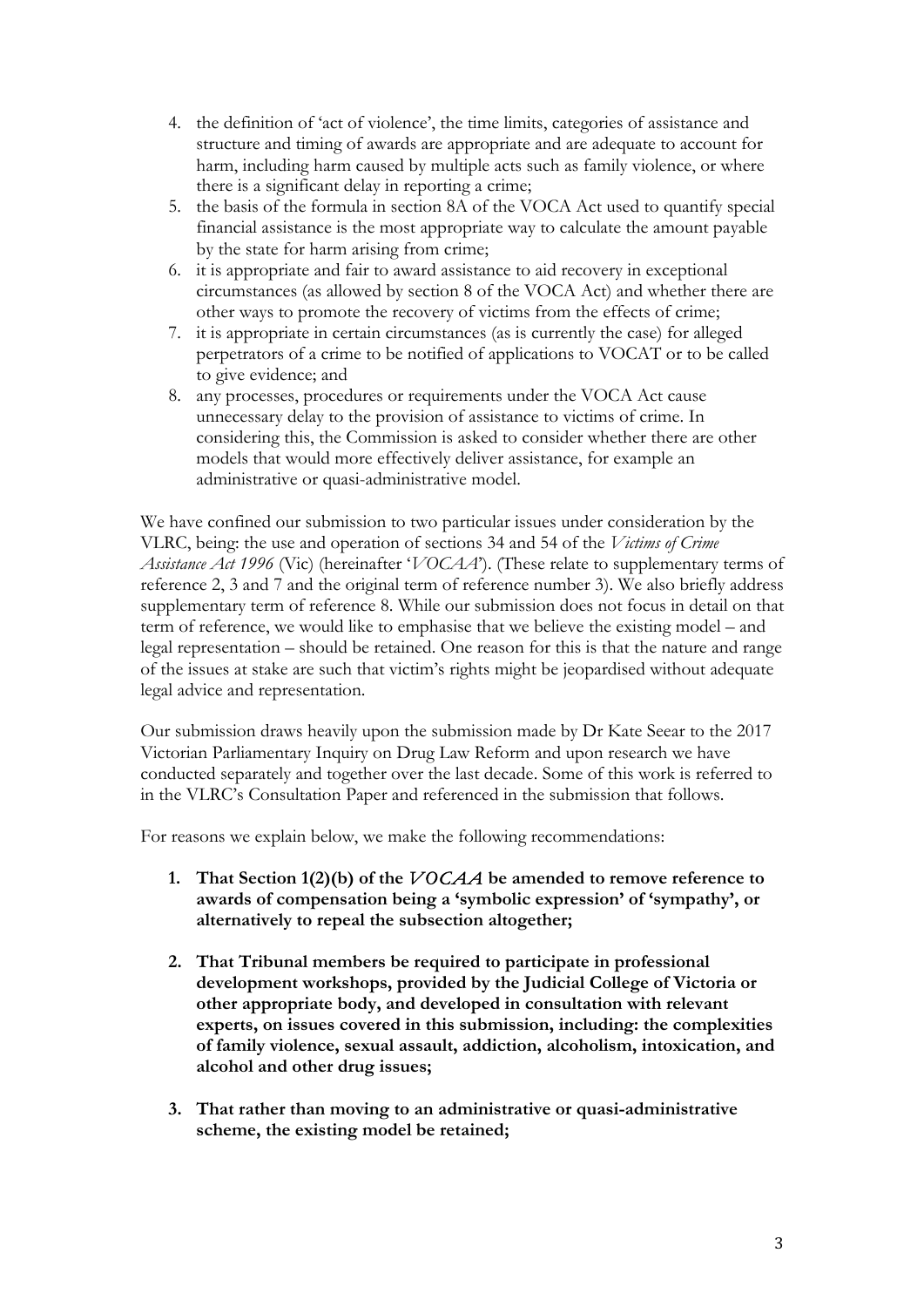- **4. That Section 34 of the** *VOCAA* **be amended so as to substantially limit the circumstances in which: (1) the discretion to notify offenders can be exercised; (2) the offender can be permitted to introduce or elicit evidence about the victim's character, behaviour or attitude;**
- **5. That Section 54(a) of the VOCAA be repealed;**
- **6. That Section 54(c) of the VOCAA be repealed;**
- **7. That Section 54(d) of the VOCAA be repealed;**
- **8. That Section 54(f) of the VOCAA be repealed (so as to not allow character, attitude and conduct assessments to be made);**
- **9. That a new Section 54(a) be introduced, to read as follows:**

**The Tribunal may refuse to grant assistance to a primary victim of an act of violence if the Tribunal is satisfied, on the balance of probabilities, that the only reason, or the main reason, the act of violence was committed against the primary victim was—**

- **i. because the victim was involved in a criminal activity when the act of violence happened; or**
- **ii. because of the victim's previous involvement in a criminal activity, whether or not the victim is currently involved in the criminal activity.**

**In making a decision under section 54(a), the Tribunal must consider whether the act of violence was proportionate to the victim's criminal activity.** 

**In making a decision under section 54(a), the Tribunal must not refuse an application in accordance with subsection (a) on the basis that the 'criminal activity' was that the applicant was under the influence of alcohol or other drugs, or because the applicant was experiencing 'alcoholism' or 'addiction'.**

- **10. That Section 54(b)(i) be repealed;**
- **11. That a new Section 54(b)(i) should be introduced. This provision should mirror the language of the new section 54(a), described above, but should pertain only to applications by related victims.**

#### **Relevant background**

The state of Victoria offers a comprehensive system designed to support victims of crime, established under the *Victims of Crime Assistance Act 1996 (VOCAA*/'the Act'*)* and administered by the Victims of Crime Assistance Tribunal (VOCAT). As prominent professor of law Ian Freckelton explains: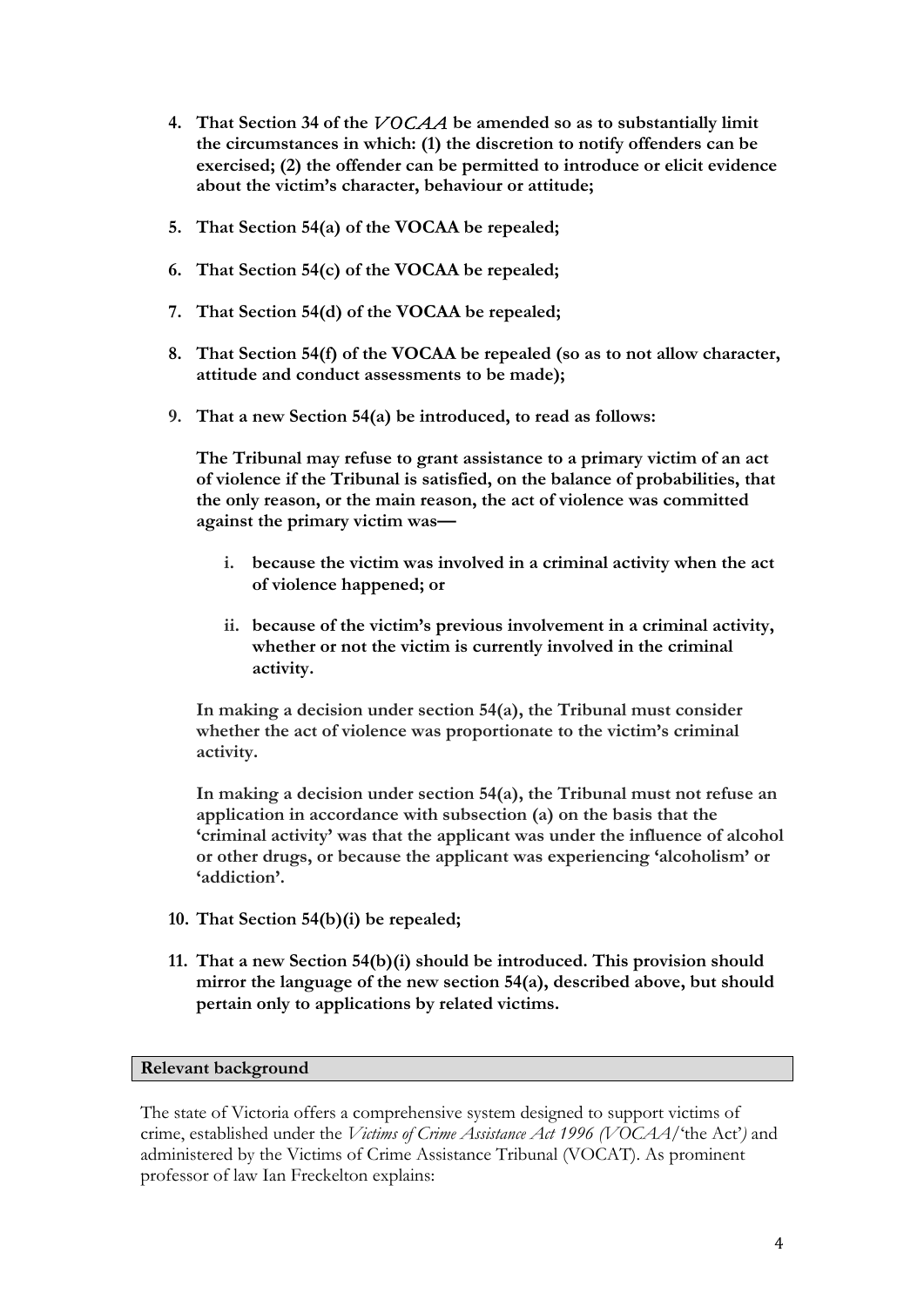The payment of financial compensation for the non-pecuniary effects of crime, such as the pain and suffering engendered by criminal acts of violence, is a phenomenon of comparatively recent experience. It accompanied the dawning of awareness of the impact of criminal offences of violence upon victims during the 1960s and into the  $1970s<sup>1</sup>$ 

These schemes, including the VOCAT scheme, are generally known as 'therapeutic', 'beneficial' or 'remedial' schemes, in that they are intended to remedy wrongs, benefit victims and assist them in their recovery from crimes perpetrated against them. The stated purpose of *VOCAA* is to assist victims of crime (as per Section 1(1) of the Act), and there are three main objectives, as per Section 1(2) of the Act:

(a) to assist victims of crime to recover from the crime by paying them financial assistance for expenses incurred, or reasonably likely to be incurred, by them as a direct result of the crime; and

(b) to pay certain victims of crime financial assistance (including special financial assistance) as a symbolic expression by the State of the community's sympathy and condolence for, and recognition of, significant adverse effects experienced or suffered by them as victims of crime; and

(c) to allow victims of crime to have recourse to financial assistance under this Act where compensation for the injury cannot be obtained from the offender or other sources.

By virtue of section 38(1)(a) of the Act, VOCAT is not required to conduct itself in a formal manner. Section 38(2) of the Act further establishes that the Tribunal is not bound by the rules of evidence. The significance of this will become clearer as we progress.

Importantly, and appropriately, *VOCAA* established a number of eligibility criteria and other hurdles that must be satisfied before a person might receive an award of compensation from VOCAT. Our submission focuses on two aspects of relevance, being ss34 and 54.

Section 34(2) of the Act states that:

The Tribunal may give notice of the time and place for the hearing to any other person whom the Tribunal considers to have a *legitimate interest* in the matter. (emphasis added)

Section 54 of *VOCAA* sets out a series of matters to which VOCAT must have regard when considering an application for an award of compensation. That section reads as follows:

In determining whether or not to make an award of assistance or the amount of assistance to award, the Tribunal must have regard to the following:

<sup>1</sup> Freckleton, I. (2004). Compensation for victims of crime. In H. Kaptein, & M. Malsch (Eds.), *Crime, victims and justice: Essays on principles and practice.* Aldershot: Ashgate at p. 31. 2 See, for example: Whitney, K. (1997). The Criminal Injuries Compensation Acts: do they discriminate

against female victims of violence?. *Southern Cross University Law Review*, vol. 1, September issue, pp. 92-119;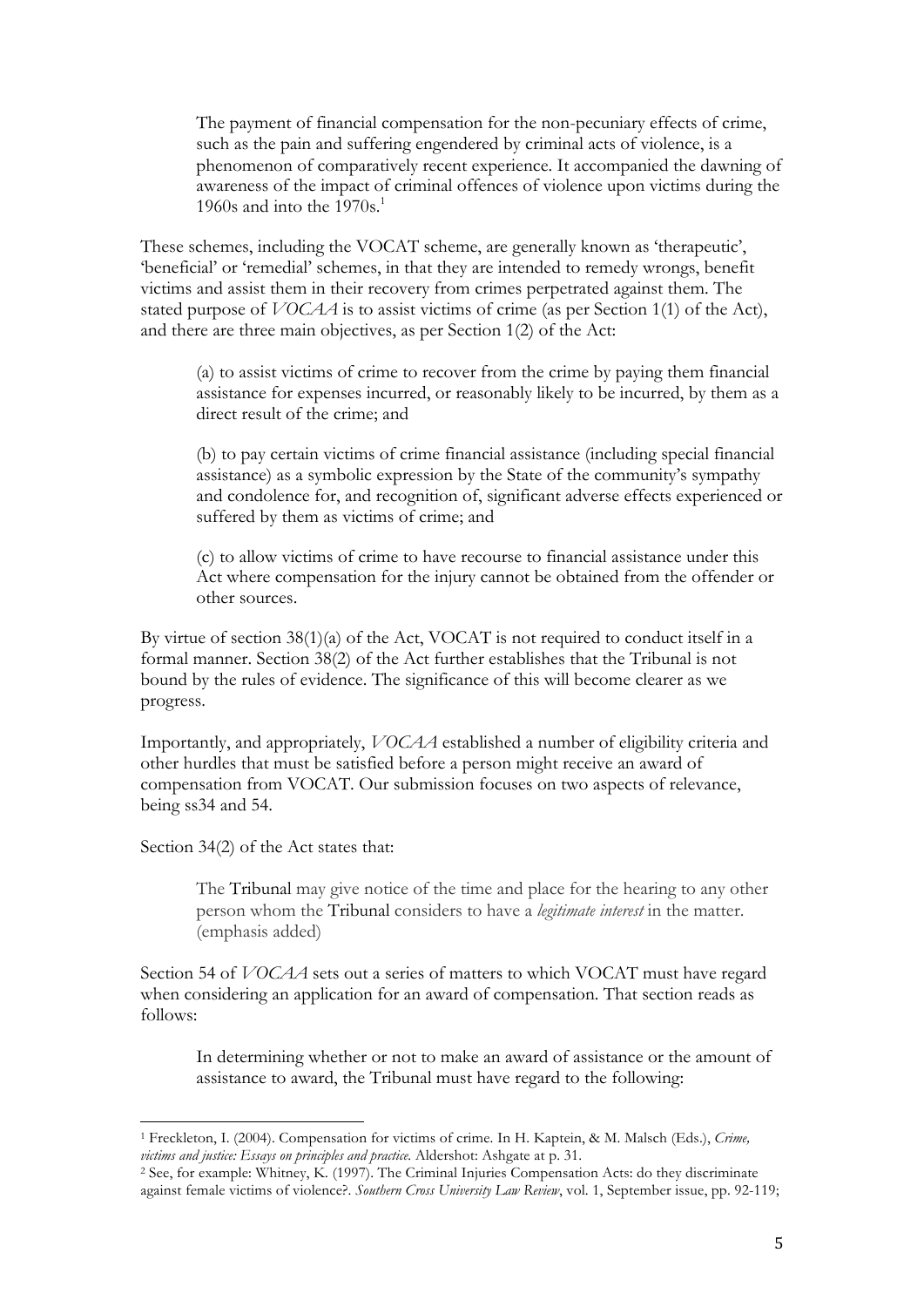(a) the character, behaviour (including past criminal activity and the number and nature of any findings of guilt or convictions) or attitude of the applicant at any time, whether before, during or after the commission of the act of violence;

(b) in the case of an application by a related victim—

- (i) the character or behaviour (including past criminal activity and the number and nature of any findings of guilt or convictions) of the deceased primary victim of the act of violence;
- (ii) any obligations owed to the applicant and any other related victim applicants by the deceased primary victim of the act of violence;
- (iii) the financial resources (including earning capacity) and financial needs of the applicant and any other related victim applicants;
- (iv) if the related victim is a close family member of, or had an intimate personal relationship with, the deceased primary victim of the act of violence, the nature of the relationship between them;

(c) whether the applicant provoked the commission of the act of violence and, if so, the extent to which the act of violence was in proportion to that provocation;

(d) any condition or disposition of the applicant which directly or indirectly contributed to his or her injury or death;

(e) whether the person by whom the act of violence was committed or alleged to have been committed will benefit directly or indirectly from the award;

(f) any other circumstances that it considers relevant.

In what follows, we make a series of recommendations pertaining to these sections. The recommendations are based upon our own research and expertise on alcohol and other drug issues, crimes compensation, alcohol and violence, gendered violence, social policy, drug policy, drug law, lawyering and legal practice. Our submission raises a series of concerns about the fairness of existing approaches. Although many of these concerns are not issues specific to either men or women, many of them pertain to typically gendered forms of violence and to gendered forms of governance, including of women's alcohol and other drug consumption. Our submission thus shares and reiterates concerns raised by other experts over several decades about the potential for victims of crime compensation processes to entrench discriminations against women.<sup>2</sup>

#### **Important preliminary points**

Before we proceed, it is important to make two preliminary points as context for the analysis that follows. The first relates to our focus on alcohol and other drug use, intoxication, 'addiction' and 'alcoholism' and the second relates to the *VOCAA's* focus on 'sympathy'.

<sup>2</sup> See, for example: Whitney, K. (1997). The Criminal Injuries Compensation Acts: do they discriminate against female victims of violence?. *Southern Cross University Law Review*, vol. 1, September issue, pp. 92-119; O'Connell, K. (1997). A question of compensation. *Refractory Girl*, vol. 52, summer/winter, pp. 11-12; Jurevic, L. (1996). Between a rock and a hard place: women victims of domestic violence and the Western Australian Criminal Injuries Compensation Act. *Murdoch University Electronic Journal of Law*, vol. 3, issue 2.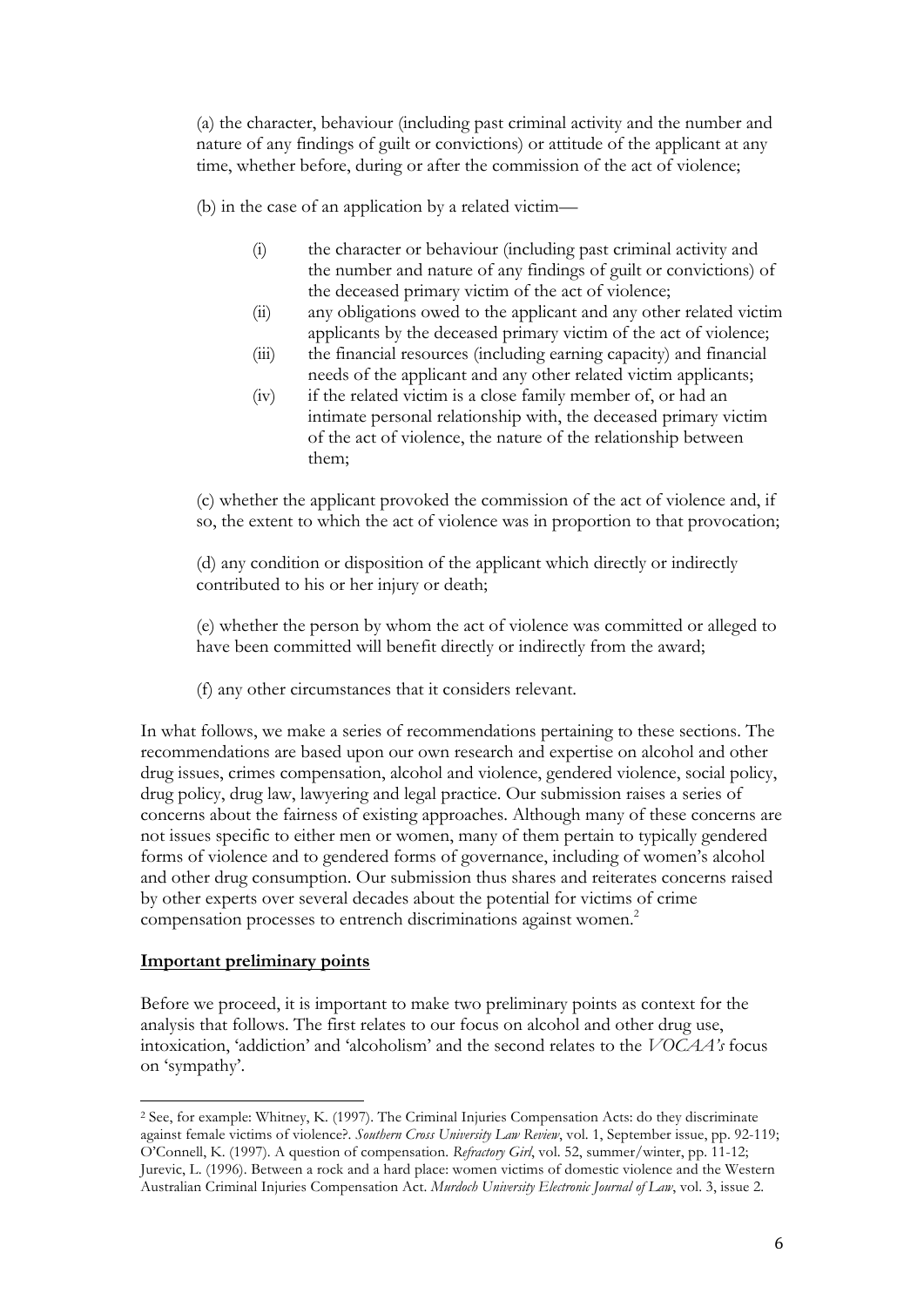**1. Alcohol and other drug issues:** As we explain below, alcohol and other drug issues surface in VOCAT proceedings in a range of ways and for a variety of reasons. It might be the alleged victim who consumes or has consumed alcohol or other drugs, or it might be the alleged perpetrator. This consumption might be thought to be relevant to whether the crime was committed, whether the memory of either party is reliable, whether a crime was provoked, and much more. Sometimes, VOCAT members are exploring questions about alcohol or other drug 'use', sometimes 'intoxication', sometimes 'addiction' or 'alcoholism' and sometimes alcohol and other drug-related 'harms' and 'effects'. It is a popular misconception that experts are in agreement about issues pertaining to use, effects, harms, intoxication, addiction and alcoholism or that relevant mechanisms are straightforward. Indeed, key concepts around all of these are complex and contested. For example:

- There is a substantial body of literature to suggest that the nature and meaning of both 'alcoholism' and 'addiction' are complex, contested and by no means settled.<sup>3</sup> For example, there is significant debate about what addiction 'is', how it 'works' and whether certain kinds of behaviours (such as sexual conduct associated with indecent exposure, sexual harassment, public masturbation or other sex crimes) should be characterised as addictions.4 There are also competing views among experts on the value and reliability of different models of addiction, including the brain disease model of addiction.<sup>5</sup> For instance, in 2014, 94 experts were signatories to an open letter to the prestigious journal *Nature*, in which they challenged claims by other experts about addiction, thus highlighting the complexity and contestation in the field.<sup>6</sup> Key concepts of addiction such as agency, responsibility, rationality and choice are contested.
- The field of alcohol and other drug research is also characterised by a lack of consensus about the nature and origins of alcohol and other drug 'effects' and 'harms'.<sup>7</sup> All of the authors of this submission have written on these issues.<sup>8</sup>

<sup>5</sup> Fraser, S. (2016). Articulating addiction in alcohol and other drug policy: A multiverse of habits. *International Journal of Drug Policy, 31,* pp. 6-14; Carter, A. et al. (2014). Control and responsibility in

addicted individuals: What do addiction neuroscientists and clinicians think?. *Neuroethics*, 7(2), pp. 205–214; Hall, W., Carter, A., & Forlini, C. (2015). The brain disease model of addiction: Is it supported by the

<sup>3</sup> See, for example: Fraser, S., Moore, D. & Keane, H. (2014). *Habits: Remaking Addiction*. Basingstoke: Palgrave Macmillan; Fraser, S., & Seear, K. (2011). *Making disease, making citizens: The politics of hepatitis C*. Aldershot: Ashgate; Karasaki, M., Fraser, S., Moore, D. & Dietze, P. (2013). The place of volition in addiction: Differing approaches and their implications for policy and service provision. *Drug and Alcohol Review, 32,* (2), pp. 195-204; Keane, H. (2002). *What's wrong with addiction?* Melbourne: Melbourne University Press (an imprint of Melbourne University Publishing).

<sup>4</sup> Keane, H. (2016). Technological change and sexual disorder. *Addiction*, *111*, pp. 2108-2109.

evidence and has it delivered on its promises? *The Lancet Psychiatry*, 2, pp. 105–110.

<sup>&</sup>lt;sup>6</sup> Heim, D. et al. (2014). Addiction: not just brain malfunction. *Nature*, 507, 40. Available at:<br>http://www.nature.com/nature/journal/v507/n7490/full/507040e.html (accessed 16th October, 2017).

<sup>&</sup>lt;sup>7</sup> Duff, C. (2013). The social life of drugs. *International Journal of Drug Policy*, 24(3), pp. 167–172 at p. 169.

<sup>8</sup> Barratt, M. J., Seear, K., & Lancaster, K. (2017). A critical examination of the definition of 'psychoactive effect' in Australian drug legislation. *International Journal of Drug Policy, 40*, pp. 16–25; Fraser, S., Moore, D. & Keane, H. (2014). *Habits: Remaking Addiction*. Basingstoke: Palgrave Macmillan; Seear, K. & Moore, D. (eds.) (2014). Complexity: Researching Alcohol and Other Drugs in a Multiple World. (Conference Special Issue). *Contemporary Drug Problems, 41,* (3), pp. 293-484.

Seear, K. (2013). What do we really know about doping 'effects'? An argument for doping effects as coconstituted 'phenomena'. *Performance Enhancement and Health, 2,* (4), 201-209; Seear, K. (2013). Beyond the Boundary: Drugs, the body and sport. *Contemporary Drug Problems*. Vol. 40, Issue 2; Fraser, S. & Moore, D.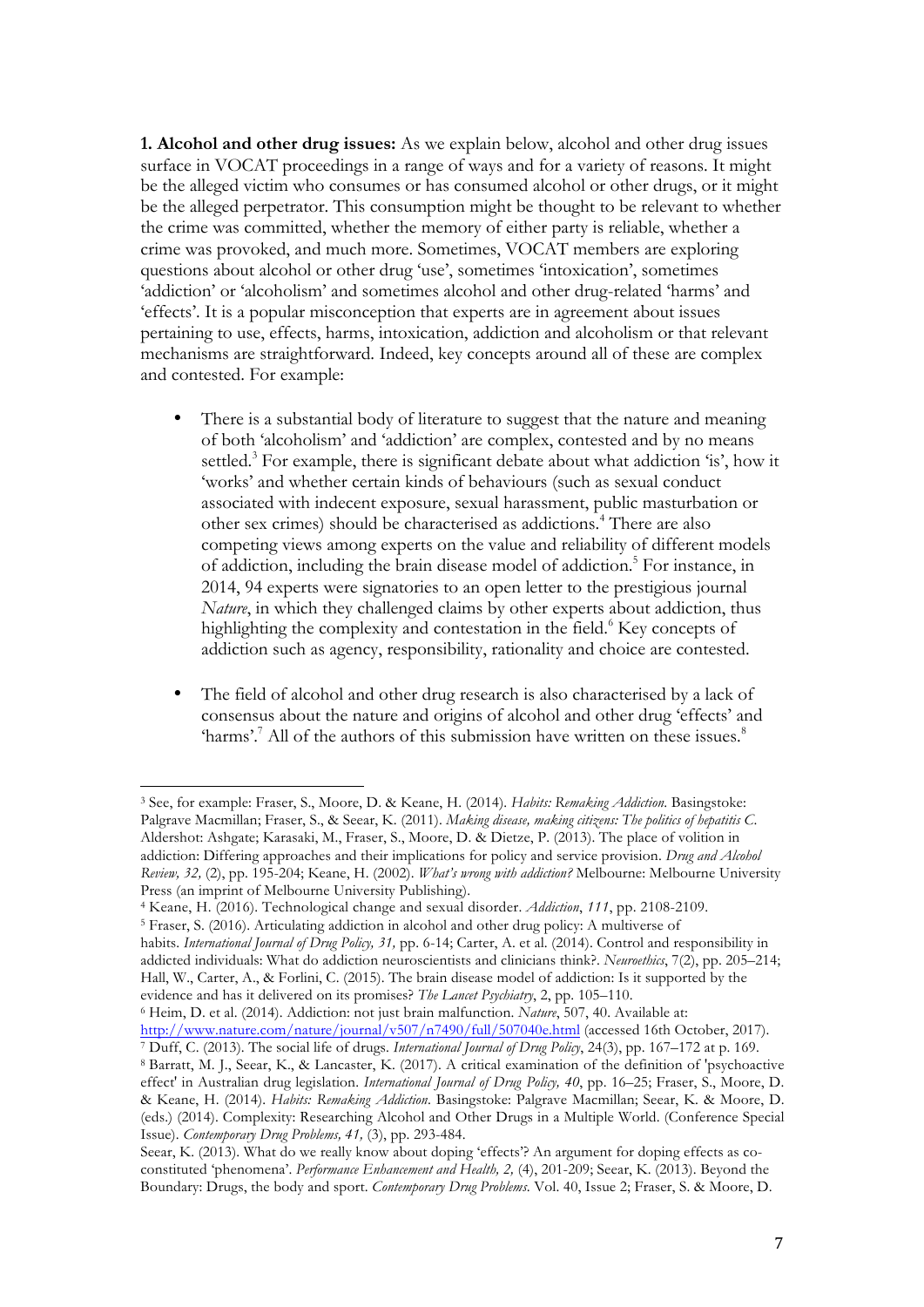Popular understandings of drug 'effects' and 'harms' understand them as effects of the properties of drugs 'themselves'. A number of scholars, including the authors to this submission, have pointed out that in fact the 'effects' of alcohol and other drugs are not consistent, stable, predictable or singular, and that they are inconsistent, plural, unpredictable, multiple and 'emergent' in action.<sup>9</sup> The complexity of these issues has been recognised, to some extent, by an important decision of the Victorian Supreme Court of Appeal: *R v Pidoto & ODea* [2006] VSCA 185. That decision was concerned with the question of whether the 'harmfulness' of a drug could or should be taken into account when fixing a sentence for a person found guilty of drug trafficking. The court determined that the legislative scheme did not permit or require 'harmfulness' to be taken into account but also – of more importance for present purposes – that determining the 'relative harmfulness' of different drugs was a 'practically impossible task'. In reaching this conclusion, the court said:

[...] we think it wholly impracticable — and undesirable — for any sentencing judge to attempt to form views about the (relative) harmfulness of the particular drug of dependence the subject of the trafficking charge. This is so whether or not expert evidence is led. The practical impossibility of the task reinforces our conclusion that Parliament did not intend that it be undertaken. The difficulties involved in a judge assessing the seriousness of trafficking in a particular drug of addiction, based upon the characteristics of the substance involved, are numerous. It is necessary to draw attention to only a few.

It is important to note that despite this seemingly unequivocal statement about the difficulties associated with assessing harm, one passage in *Pidoto & O'Dea* does imply that assessing harmfulness might be possible. In particular, the Court stated that this task would require 'specialist expertise, involve detailed investigation and must be based on extensive information on a range of issues'. As we have noted already, however, even if the law did require or permit an assessment of the 'relative harmfulness' of different drugs, there is considerable disagreement among experts on these issues, including whether such an assessment is possible.

The findings in *Pidoto & O'Dea* have been cited with approval in subsequent Victorian cases and by the High Court of Australia.<sup>10</sup>

Intoxication is relevant to many areas of law, including the criminal law. Although it is often assumed that the 'meaning' and relevance of intoxication to the criminal law is consistent and clear, recent research involving the first author found that Australian criminal law is in fact plagued by inconsistent approaches

<sup>(2011).</sup> *The drug effect: Health, crime and society*. Melbourne: Cambridge University; Fraser, S., & valentine, k. (2008). *Substance and substitution: Methadone subjects in liberal societies.* Basingstoke: Palgrave.

<sup>9</sup> See, for example: Demant, J. (2013). Affected in the nightclub. A case study of regular clubbers' conflictual practices in nightclubs. *International Journal of Drug Policy*, 24(3), 196–202; Hart, A.C. and Moore, D. (2014). Alcohol and alcohol effects: Constituting causality in alcohol epidemiology. *Contemporary Drug Problems, 41,* (3), pp. 393-416; Dwyer, R. and Moore, D. (2013). Enacting multiple methamphetamines: The ontological politics of public discourse and consumer accounts of a drug and its effects. *International Journal of Drug Policy, 24,* (3), pp. 203-211.

<sup>10</sup> *Haddara v The Queen* [2016] VSCA 168; *Adams v The Queen* (2008) 234 CLR 143.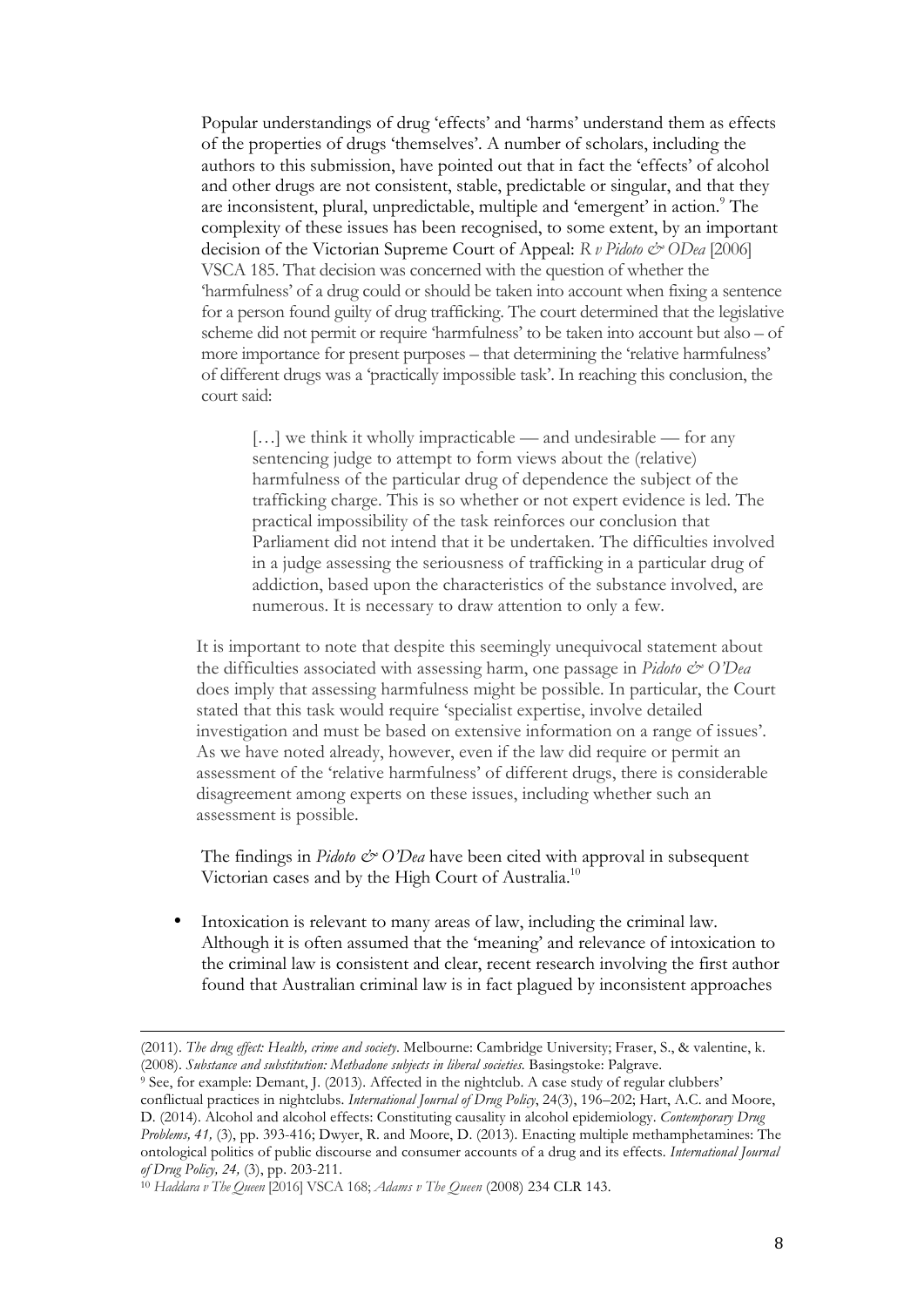to a range of important issues, both in legislation and in the case law.<sup>11</sup> These include differing approaches by courts, for example, to whether a victim, witness or offender is intoxicated; to whether and in what circumstances intoxication would be relevant (e.g. whether it is relevant to a victim's credibility or to a witness' memory); and to how it is relevant (e.g. to whether it aggravates or mitigates a sentence). In more recent research conducted collaboratively by the authors of this submission, we found a tendency in some research, policy and legal responses to violence, to reproduce simplistic assumptions about the relationship between alcohol and other drugs and violence.<sup>12</sup> We found that alcohol was often treated as the 'fuel' for violence, the key contributing element that causes it. These approaches erase the complex range of factors that produce and shape violent crime, including the role of specific masculinities in the production of violence.

Tensions and debates about 'intoxication', 'addiction', 'alcoholism', drug 'effects' and 'harms' are highly relevant to VOCAT matters but also fraught. As there is a lack of consensus on these key questions even among experts, the role of VOCAT members in making decisions about them must be questioned. Similarly, while it is not clear whether the finding in *Pidoto & O'Dea* applies to VOCAT matters, the Court of Appeal's comments in that case clearly signal that even in criminal matters where drugs are a central concern, it is 'practically impossible' to make decisions about the 'relative harmfulness' of a drug. As we will explain, VOCAT members make decisions about all of these issues, however, in circumstances that we consider to be highly problematic.

**2. Compensation as a symbolic expression of sympathy:** The second contextual point that we offer by way of background involves the importance of the *VOCAA's* focus on 'sympathy'. As we noted earlier, sympathy is centrally relevant to one of the three stated objectives of the Act, appearing in section 1(2)(b). That section states that compensation will be paid:

as a symbolic expression by the State of the community's sympathy and condolence for, and recognition of, significant adverse effects experienced or suffered by them as victims of crime.

While this statement is doubtless well-intentioned, it does not take into account the higher historically and politically specific conditions under which sympathy is experienced and considered legitimate. As such it creates a set of problems for applicant victims. By tying awards of compensation to the articulation and experience of 'sympathy' in this way, the Act introduces a set of political and moral considerations about who evokes and 'deserves' sympathy. As we explain in the sections that follow, there is clear evidence of VOCAT members reading key provisions of the Act through a moral lens, and grappling with questions about sympathy and morality in some of the cases we have examined. For example, VOCAT members, like other members of the

<sup>11</sup> McNamara, L. Quilter, J., Seear, K. and Room, R. (2017). Evidence of Intoxication in Australian Criminal Courts: A Complex Variable with Multiple Effects. *Monash University Law Review*, 43(1), pp. 148- 194*;* Quilter, J., McNamara, L., Seear, K. and Room, R. (2016). The definition and significance of 'intoxication' in Australian criminal law: a case study of Queensland's 'Safe night out' legislation. *QUT Law Review,* 16(2), pp. 42-58; Quilter, J., McNamara, L., Seear, K. and Room, R. (2016). Alcohol and drug use and criminal law: a national study of the significance of 'Intoxication' under Australian legislation. *UNSW Law Journal*, 39(3), pp. 913-949.

<sup>12</sup> Moore, D., Fraser, S., Keane, H., Seear, K. and valentine, k. (In press). Missing masculinities: Gendering practices in Australian alcohol research and policy. *Australian Feminist Studies.*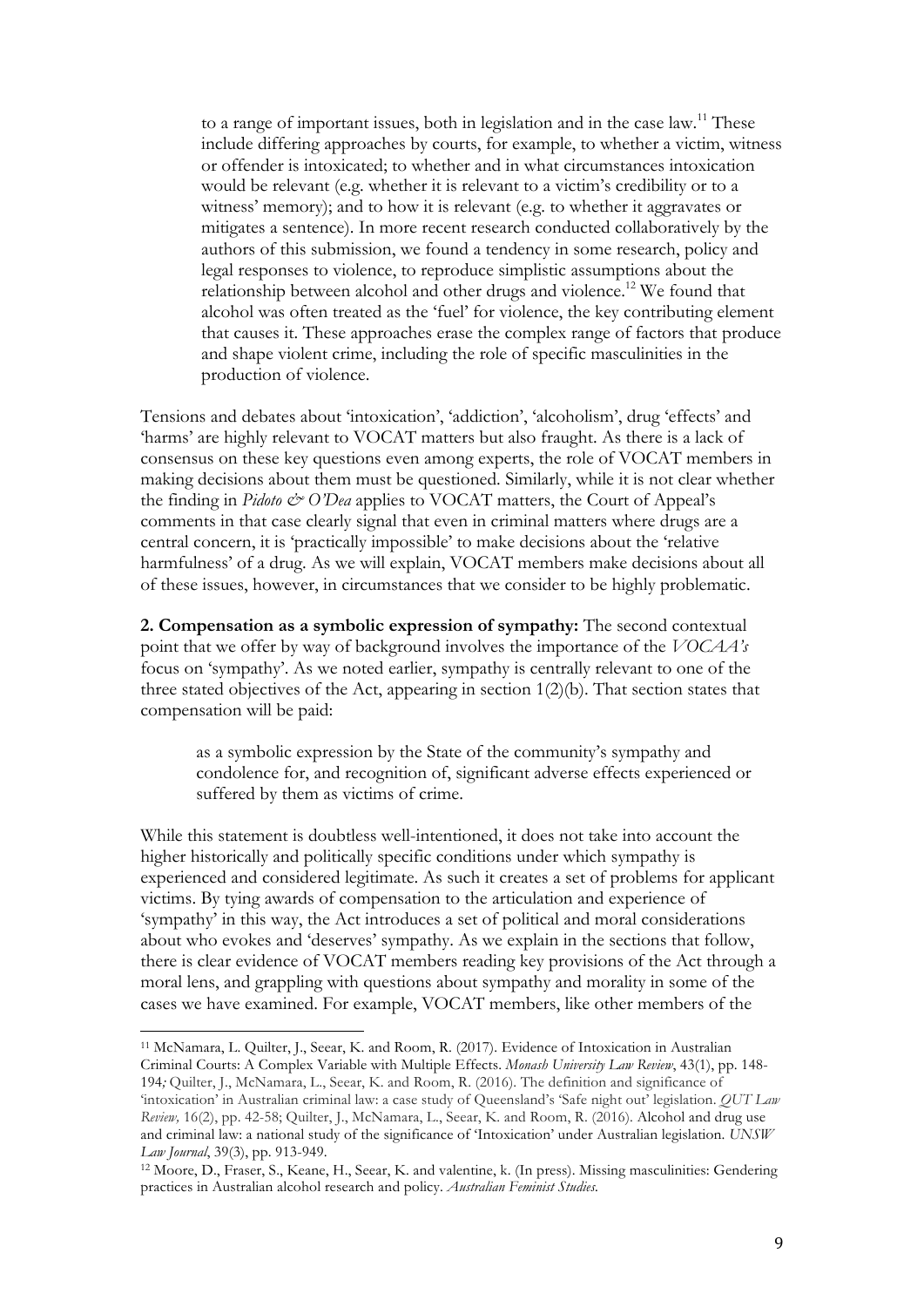community, sometimes struggle to view people with a past history of alcohol and other drug use (or 'addiction') as subjects deserving of sympathy. This struggle is a common feature of contemporary Western liberal societies. The same can be said for applicant victims with a criminal record (a matter taken up by the VLRC itself in its supplementary consultation paper).

Relevantly, there is a large and diverse literature about the relationship between justice and emotions, including sympathy. As Professor Sara Ahmed has argued, emotions can be productive when connected to justice, but there are also:

[...] risks of justice defined in terms of sympathy or compassion: justice then becomes a sign of what I can give to others, and works to elevate some subjects over others […] But we must also challenge the view that justice is about […] being the right kind of subject. Justice is not about 'good character'. Not only does this model work to conceal the power relations at stake in defining what is good-in-itself, but it also works to individuate, personalise and privatise the social relation of  $(in)$ justice.<sup>13</sup>

Despite this, there are reasons why we should value an explicit reference to emotions in legislation. As feminist scholars have long argued, law too often relies on and instantiates the importance of 'reason' and 'rationality', such as in 'the reasonable person test',<sup>14</sup> in ways that seek to separate the 'proper' exercise of law from feeling. As Sara Ahmed argues, this tradition 'constructs emotions as not only irrelevant to judgement and justice, but also as unreasonable, and as an obstacle to good judgement'.15 In other words, although it would not do to dispense with articulations of emotion altogether, it is vital that we interrogate what they 'do' in legal processes, and that we bear in mind that emotions are politically shaped. Helpfully, Ahmed argues that legal articulations of emotion reference an 'involvement in social norms'.<sup>16</sup> For example, in previous years, men were convicted of sodomy or other 'indecency' offences in many countries around the world, including Australia. These offences were often underpinned by articulations of emotion including disgust. Affected individuals and their consensual adult relationships were not considered to be deserving of sympathy, although in recent years, parliaments have begun to pass laws to quash historic convictions on the basis that they were unjust.<sup>17</sup> In our analysis and discussion of VOCAT cases that follow, similar important connections between social norms and emotions can be clearly detected, as the flowthrough effect of s1(2)(b) is clearly felt in cases involving alcohol, drugs, gendered violence and 'addiction'. This occurs wherever VOCAT members are dealing with questions about drug use, past criminal offending, and other behaviours (such as unprotected sex, 'risky' practices and sex work) that are often the subject of moral judgement.

In allowing VOCAT members to consider whether victims are 'worthy' of state sympathies, the scheme allows for both the *politicisation of suffering* and the *making of moral judgments* about 'appropriate'/'worthy' victims; this is a significant problem with the

<sup>13</sup> Ahmed, S. (2015). *The cultural politics of emotion*. (2nd Ed.) Routledge: New York, p. 195.

<sup>14</sup> See for example: Cahn. N. (1992). The Looseness of Legal Language: The Reasonable Woman Standard in Theory and Practice. 77(6) *Cornell Law Review* 1398.

<sup>15</sup> Ahmed, S. (2015). *The cultural politics of emotion*. (2nd Ed.) Routledge: New York, p. 195.

<sup>16</sup> Ahmed, S. (2015). *The cultural politics of emotion*. (2nd Ed.) Routledge: New York, p. 195.

<sup>17</sup> For a discussion see, for example: Gerber, P. (2014). Expunging convictions for gay sex: an old wrong is finally righted. *The Conversation*. https://theconversation.com/expunging-convictions-for-gay-sex-an-oldwrong-is-finally-righted-33013 (accessed 16th October, 2017).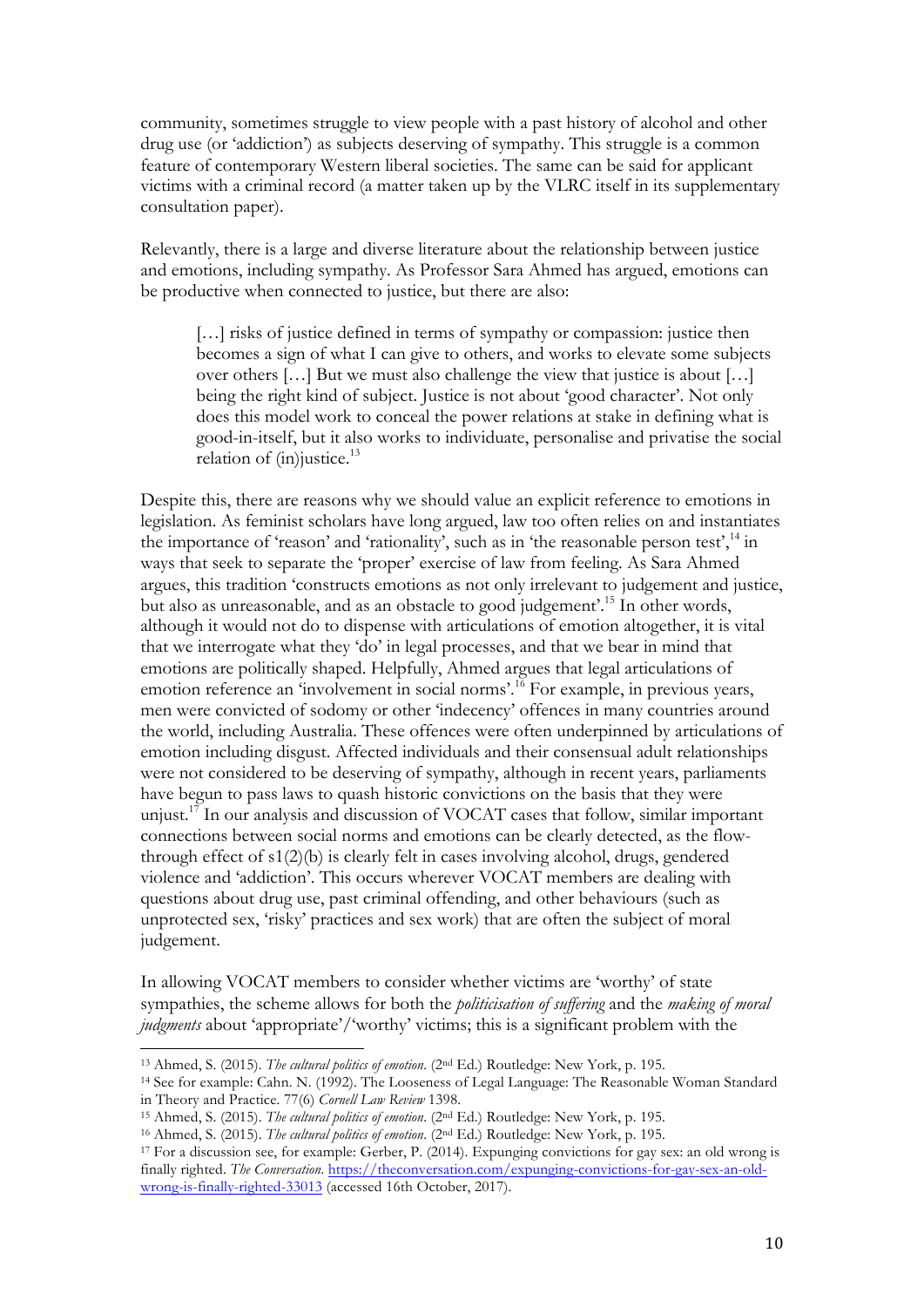scheme and one that we argue needs to be addressed. We thus encourage the VLRC to consider whether s1(2)(b) of the *VOCAA* needs to be retained or whether it can be amended to remove the specific emphasis on sympathy.

#### **Preliminary recommendations**

Accordingly, and for the reasons we have outlined above, our first three recommendations relate to preliminary matters of fundamental importance to the operation of the scheme, the decision-making process and access to justice.

We recommend:

## **Recommendation 1**

**That Section 1(2)(b) of the** *VOCAA* **be amended to remove reference to awards of compensation being a 'symbolic expression' of 'sympathy', or alternatively to repeal the subsection altogether.**

**Recommendation 2**

**That Tribunal members be required to participate in professional development workshops, provided by the Judicial College of Victoria or other appropriate body, and developed in consultation with relevant experts, on issues covered in this submission, including: the complexities of family violence, sexual assault, addiction, alcoholism, intoxication, and alcohol and other drug issues.**

**Recommendation 3**

**That rather than moving to an administrative or quasi-administrative scheme, the existing model be retained.**

## **Our research on VOCAT's engagement with 'addiction'**

Over the last five years, we have conducted research into how alcohol and other drug use, 'addiction' and 'alcoholism' are dealt with across a range of areas of the law.18 This work is not confined to crimes compensation although some of our research has dealt with it.

In 2013-14, the first two authors conducted research into the nature and operation of section 54 of VOCAA, including how the 'character' and 'behavioural' elements of the section had been interpreted and applied.<sup>19</sup>

<sup>18</sup> Seear, K. and Fraser, S. (2014). Beyond criminal law: The multiple constitution of addiction in Australian legislation. *Addiction Research & Theory.*

<sup>19</sup> Seear, K. and Fraser, S. (2014). The addict as victim: Producing the 'problem' of addiction in Australian victims of crime compensation. *International Journal of Drug Policy,* 25(5), pp. 826–835.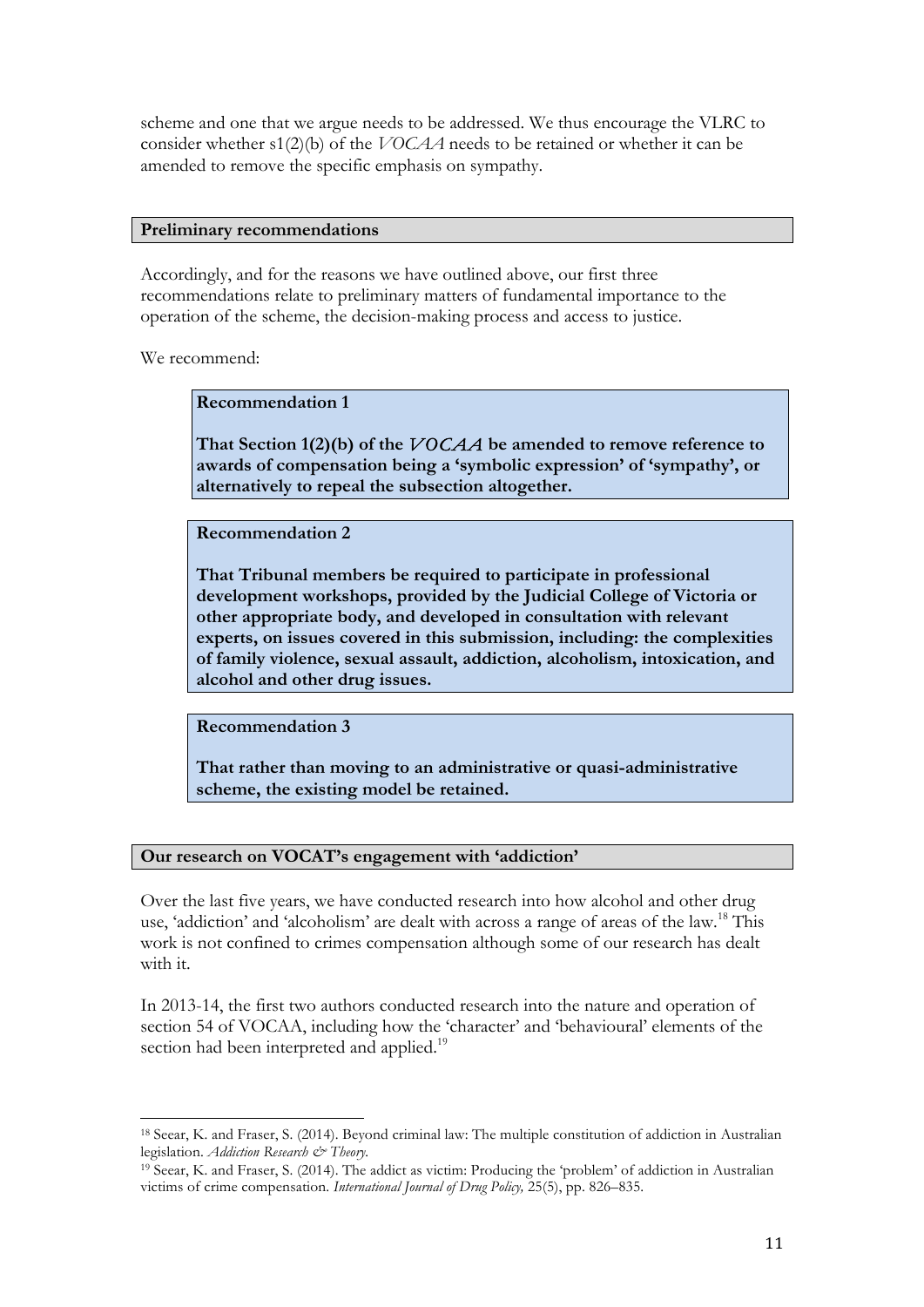We found a number of cases where a victim of crime's past history of drug use (including their 'addiction') was found to be relevant to the question of whether they should be compensated. We also noted that:

[…] section 54 offers no guidance as to what might be a relevant consideration, what weight should be given to relevant considerations in deciding whether or not to make an award, and how those considerations impact on decisions about the kind or size of award to make. The upshot of this is that judges have considerable scope for determining what is both 'relevant' and 'problematic', notions that have the potential to be taken up in subsequent case law as selfevidently relevant and problematic […] It is telling, therefore, that drug use and 'addiction' were understood to be […] a potential obstacle to the provision of compensation […], although the apparent relevance of drug use and addiction varied.<sup>20</sup>

We found significant inconsistency in understanding and application of these issues. Approaches to these questions were highly variable.

While in general there are sound public policy grounds for permitting Tribunal members to retain a broad discretion in regards to eligibility, our research suggests the character test in section 54(a) is overly broad. In its present form, it is possible, for instance, that a victim of a very serious crime (such as attempted murder, rape or other form of family violence) might be denied victims of crime compensation, including vital financial, social and medical supports, by virtue of having a history of illicit drug use. This may be the case, as we have previously argued, $^{21}$  regardless of whether the crime perpetrated upon the victim was related in any way to past drug use (i.e. section 54(a) does not presently require a nexus between the act of violence perpetrated against the victim and the victim's drug use). We will return to a more detailed discussion of s54 shortly.

## **How might VOCAT discover a victim's alcohol or other drug use?**

The Tribunal may become aware of a victim's past/present alcohol or other drug use through a variety of means. In research by the first and second authors, we noted that it is not always clear where that evidence comes from. It might be elicited in connection with earlier criminal proceedings (as we posited was the situation in the case of *Hassell v VOCAT* [2011]), or it might emerge from a medical or psychological report prepared on behalf of the applicant victim. The informant may also produce this information, where they are asked to disclose potentially relevant information about the applicant to the Tribunal. This is one way in which the looseness around rules of evidence starts to become relevant and apparent: individual informants may take different views, for instance, on what kind of information about an applicant is 'relevant' and worth disclosing. This allows for political and moral judgments to be made of the kind we described earlier in our discussion on sympathy and the politicisation of suffering, and to potentially influence the way VOCAT members will approach the task ahead.

<sup>20</sup> Seear, K. and Fraser, S. (2014). The addict as victim: Producing the 'problem' of addiction in Australian victims of crime compensation. *International Journal of Drug Policy*, 25(5), pp. 826–835 at 830.<br><sup>21</sup> Seear, K. and Fraser, S. (2014). The addict as victim: Producing the 'problem' of addiction in Australian

victims of crime compensation:. *International Journal of Drug Policy,* 25(5), pp. 826–835.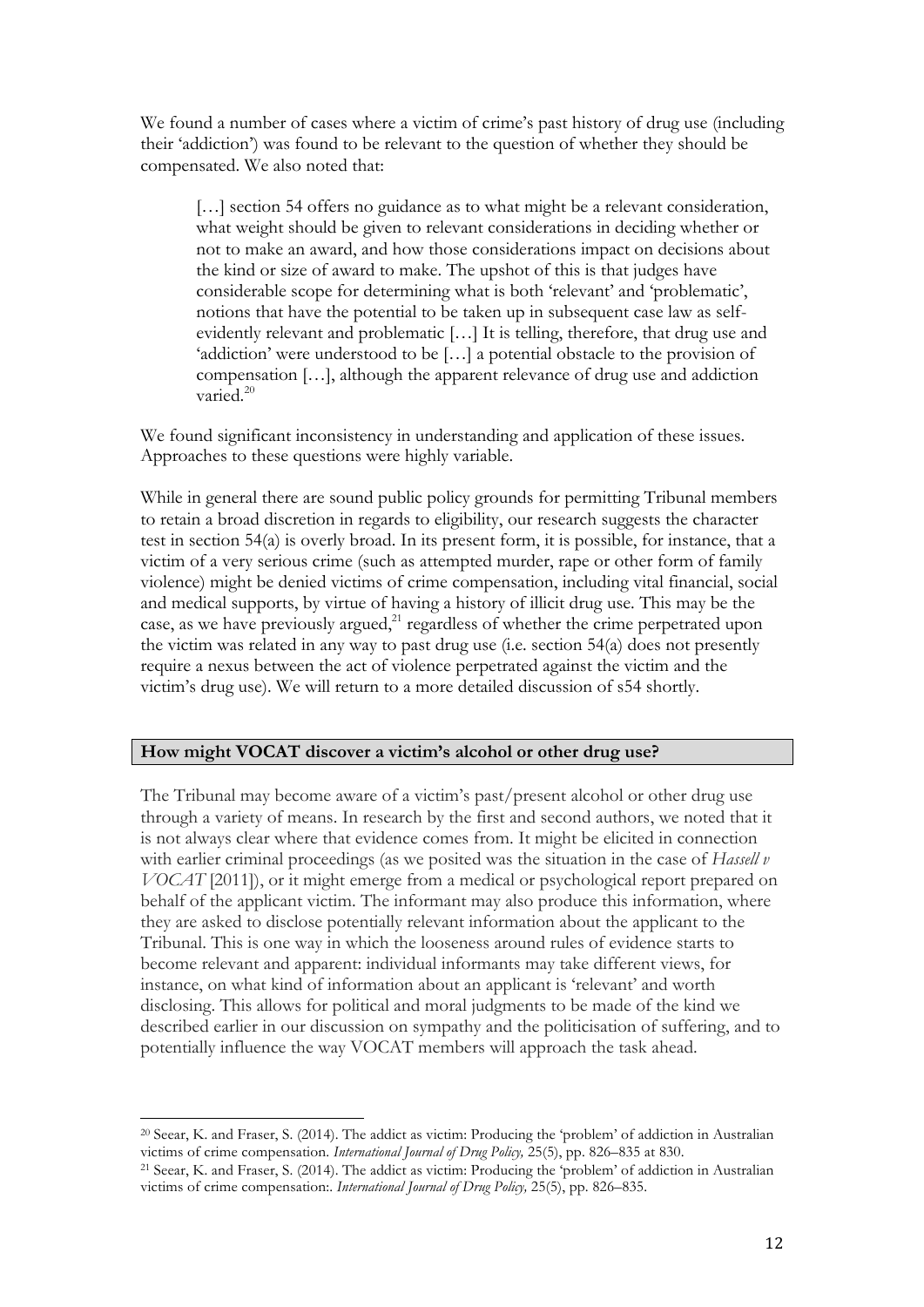An important issue that has not, as far as we are aware, been fully studied as yet, is the effect of the offender notification process on these issues. As we noted earlier, the Tribunal has the discretion under section 34(2) of the Act to notify anyone with a 'legitimate interest' in the case that an application for compensation has been made. This can include the alleged offender. For this reason, this process is known colloquially as 'offender notification', and is dealt with under Practice Direction No. 4 of 2008.22 Although both the Act and the Practice Direction set out relevant safeguards for the applicant in the event that the Tribunal is contemplating an offender notification (such as giving the applicant the opportunity to be heard on whether an offender notification should be made under section 34(3) of the Act), anecdotal evidence suggests that offender notification processes are open to abuse and present unique challenges for applicants. For instance, even though the VOCAT website states that offender notification 'rarely occurs',<sup>23</sup> anecdotal evidence from the profession suggests that it is becoming increasingly common, and in some registries, almost the norm. (For more on the offender notification process, see the submission of Springvale Monash Legal Service. We endorse their submissions on offender notification.)

We also know from experience that where an offender is notified of an application and elects to attend, the alleged offender:

- May choose to simply observe the process;
- May hire a lawyer and cross-examine the applicant;
- Is not required to give evidence or themselves be submitted to crossexamination.

All of this is made possible because VOCAT is not bound by the rules of evidence, as we noted earlier.

We are aware of cases where victims of sexual assault, sexual abuse and/or family violence have been subjected to extensive and often gruelling cross-examination by counsel representing the alleged offender. As the rules of evidence do not apply, crossexamination may involve exploration of any number of issues, including the applicant's past (or current) use of alcohol or illicit drugs. There is a perverse incentive for the alleged offender to introduce evidence of past alcohol and other drug use, addiction or alcoholism in circumstances where they know VOCAT might take these matters into account to reduce or refuse an award. There is always the possibility, moreover, that such allegations will be untrue; the probability of detecting this might be complicated in circumstances where the ordinary rules of evidence do not apply.

In these cases, the alleged offender's lawyers will be eliciting evidence designed to damage the reputation, credibility or trustworthiness of applicants, either to cast doubt on the veracity of their claims about the crimes they allege were committed against them, or to raise material of potential relevance under section 54. In this sense, there is an important overlap between ss34 and 54 that raises serious questions about the ability of

<sup>&</sup>lt;sup>22</sup> https://www.vocat.vic.gov.au/sites/default/files/publication/2016-09/PD4-<br>2008 Notification of alleged offender and 3rd parties.pdf (accessed 18/07/2017).

<sup>&</sup>lt;sup>23</sup> https://www.vocat.vic.gov.au/determining-application/notifying-offender (accessed 18/07/2017).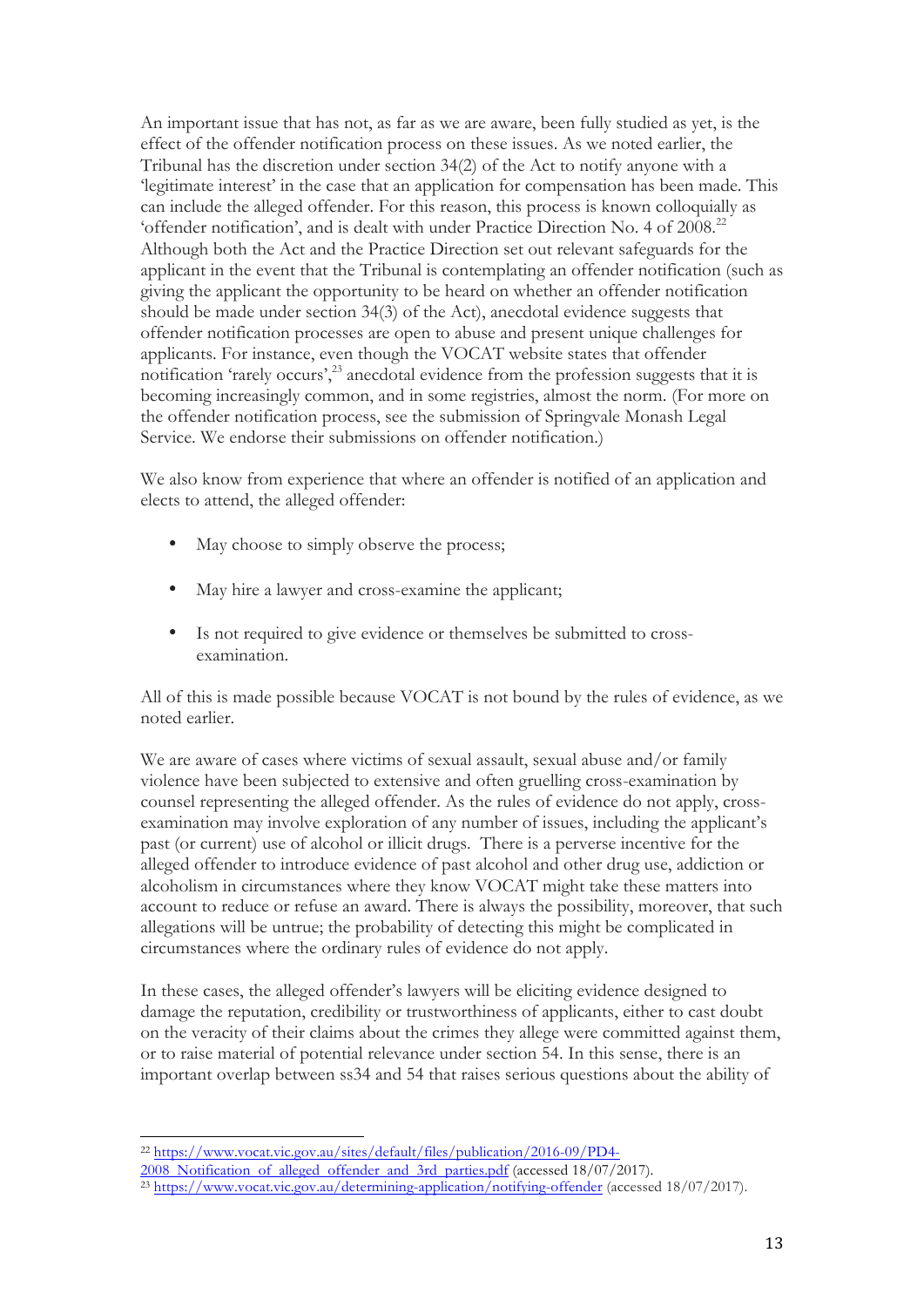the scheme to protect and support victims, and its potential to create anti-therapeutic effects.

#### Alcohol, other drugs and victim blaming

We know that lawyers strategically use alcohol and other drug issues in family violence cases to discredit victims if they believe it will advance their clients' cases. On occasion the strategic use of this information can constitute a form of what is often referred to as 'victim blaming'. Victim blaming is defined as:

a devaluing act that occurs when the victim(s) of a crime or an accident is held responsible — in whole or in part — for the crimes that have been committed against them.<sup>24</sup>

We have recently examined these issues in further research and set out some of our findings, below.

In recent research we have undertaken separately and together on family violence cases<sup>25</sup> and legal practice,<sup>26</sup> for example, we found that alcohol and other drug use, 'alcoholism' and 'addiction' often features prominently  $-$  according to lawyers  $-$  in family violence cases. We identified a perverse set of arguments being used by lawyers to try and justify or mitigate (typically gendered forms of) violent behaviour. When acting for alleged victims of family violence, for example, lawyers for the alleged perpetrator will often try to explain away or excuse their clients' violent behaviour on the basis that: (1) the (typically female) victim is an 'alcoholic' or 'addict', chaotic and disordered; and (2) the victim's erratic or disordered behaviour caused such frustration in the perpetrator that he was unable to control himself, and assaulted her.<sup>27</sup> There are also cases, on the other hand, where the alleged perpetrator may be the one that consumes alcohol or other drugs; in these cases, lawyers may argue that the offender's substance use drove them to perpetrate family violence and that they were unable to control their own behaviour.<sup>28</sup>

In each instance, we argued, claims about the effects of alcohol and other drug use are used against the victims of family violence: in furtherance of victim-blaming, on the one hand, or to excuse or mitigate an offender's violent behaviour, on the other. They are also used to shed doubt on the trustworthiness or veracity of a victim's claims. Evidence of this kind could be theoretically relevant under s54 of the Act. We discuss our concerns about s54 factors in the next section.

Our findings echo concerns raised in other research about the potential for victims of crime compensation processes to exacerbate or perpetuate processes of victim blaming.<sup>29</sup>

https://crcvc.ca/docs/victim\_blaming.pdf (accessed 13th October 2017), at p. 2.

<sup>&</sup>lt;sup>24</sup> The Canadian Resource Centre for Victims of Crime (2009) Victim Blaming.

<sup>&</sup>lt;sup>25</sup> Seear, K. and Fraser, S. (2016). Addiction veridiction: Gendering agency in legal mobilisations of addiction discourse. Griffith Law Review, 25(1), pp. 13-29.

<sup>&</sup>lt;sup>26</sup> Seear, K. (2017). The emerging role of lawyers as addiction 'quasi-experts'. International Journal of Drug Policy, 44, pp. 183-191.

<sup>&</sup>lt;sup>27</sup> Seear, K. and Fraser, S. (2016). Addiction veridiction: Gendering agency in legal mobilisations of addiction discourse. Griffith Law Review, 25(1), pp. 13-29.

<sup>&</sup>lt;sup>28</sup> Seear, K. and Fraser, S. (2016). Addiction veridiction: Gendering agency in legal mobilisations of addiction discourse. Griffith Law Review, 25(1), pp. 13-29.

<sup>&</sup>lt;sup>29</sup> Meyering, I.B. (2010). Victim Compensation and Domestic Violence: A National Overview, Stakeholder Paper No 8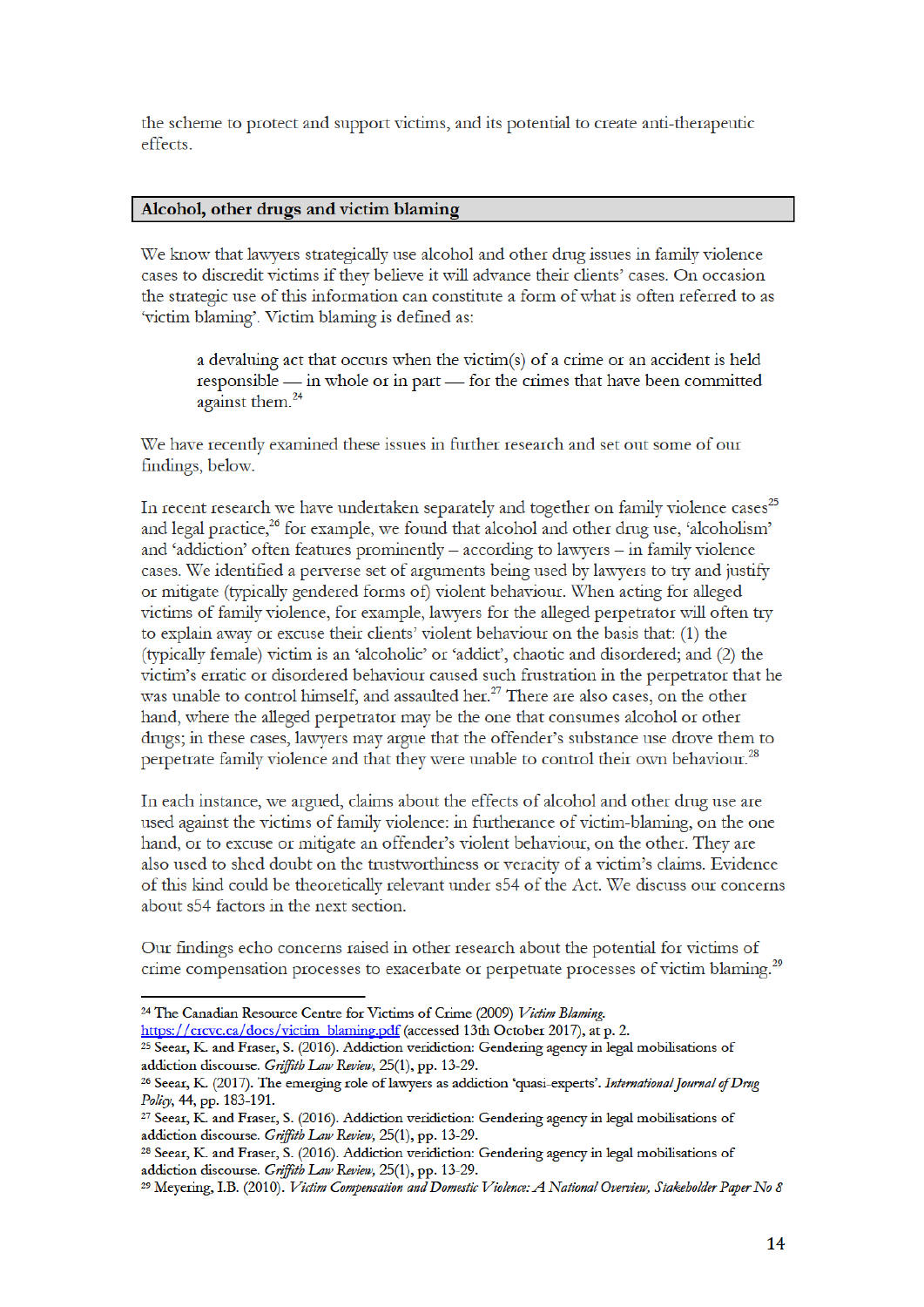Indeed, section 54(c) of the Act specifically allows for provocation arguments to be taken into account (in fact, the Act requires it). Based on our research, we have concluded that in the absence of specific guidelines about these issues, Tribunal members may be invited to entertain spurious and antiquated arguments about the role of applicants (particularly women) in bringing violence upon themselves. This includes but is not limited to family violence matters; it might extend to sexual assault or sexual abuse cases, or to other scenarios where gendered understandings of responsibility, vulnerability, agency and blame might shape decision-making.

While we have concerns about the process of offender notification in and of itself, we see special challenges in relation to the field of alcohol and other drug use. As offender notifications appear to be on the increase and are made *without sufficient safeguards for victims*, alleged offenders have a perverse incentive to raise questions about the character or conduct of the victim (including their past drug use). In many instances where the parties are known to one another (through, for example, a previous intimate relationship), the alleged offender is likely to have information about the applicant's past (including but not limited to illicit drug use). This evidence may be elicited in circumstances where the alleged offender also has a history of illicit drug use (or other unlawful activities) but no mechanism exists to compel the offender to reveal that information. This is because such information is not strictly relevant to the questions before the Tribunal (i.e. the offender's past conduct, character and attitude is not under examination, except in relation to the alleged offence itself), and also because no mechanism exists to compel the offender to testify. These issues would not be resolved, we suggest, by simply extending the nature and range of matters that the Tribunal might take into account. In other words, we do not think that matters would be resolved by allowing the Tribunal to inquire into the past drug use of both the applicant and the alleged offender. The problem, instead, is with the central relevance given to illicit drug use in these proceedings.

Without sufficient safeguards for victims, clearer offender notification procedures and strict rules about the nature of the evidence, if any, that alleged offenders are permitted to introduce or elicit through cross-examination, there is a genuine risk that the character and conduct of the victim will be put on trial. This would be a perverse result at odds with both the remedial nature of the VOCAT scheme and developments in other areas of the criminal law designed to safeguard and protect victims (e.g. processes designed to offer further protection to victims of rape giving evidence in criminal trials and to limit the nature and extent of cross-examination).

For these reasons, we recommend as follows:

## **Recommendation 4**

**That Section 34 of the** *VOCAA* **be amended so as to substantially limit the circumstances in which: (1) the discretion to notify offenders can be exercised; (2) the offender can be permitted to introduce or elicit evidence about the victim's character, behaviour or attitude.**

Serious consideration should be given to repealing section 34 of the Act. We recognise that this may offend principles of procedural fairness, however. At the very least, we

<sup>(</sup>Australian Domestic and Family Violence Clearinghouse) 8.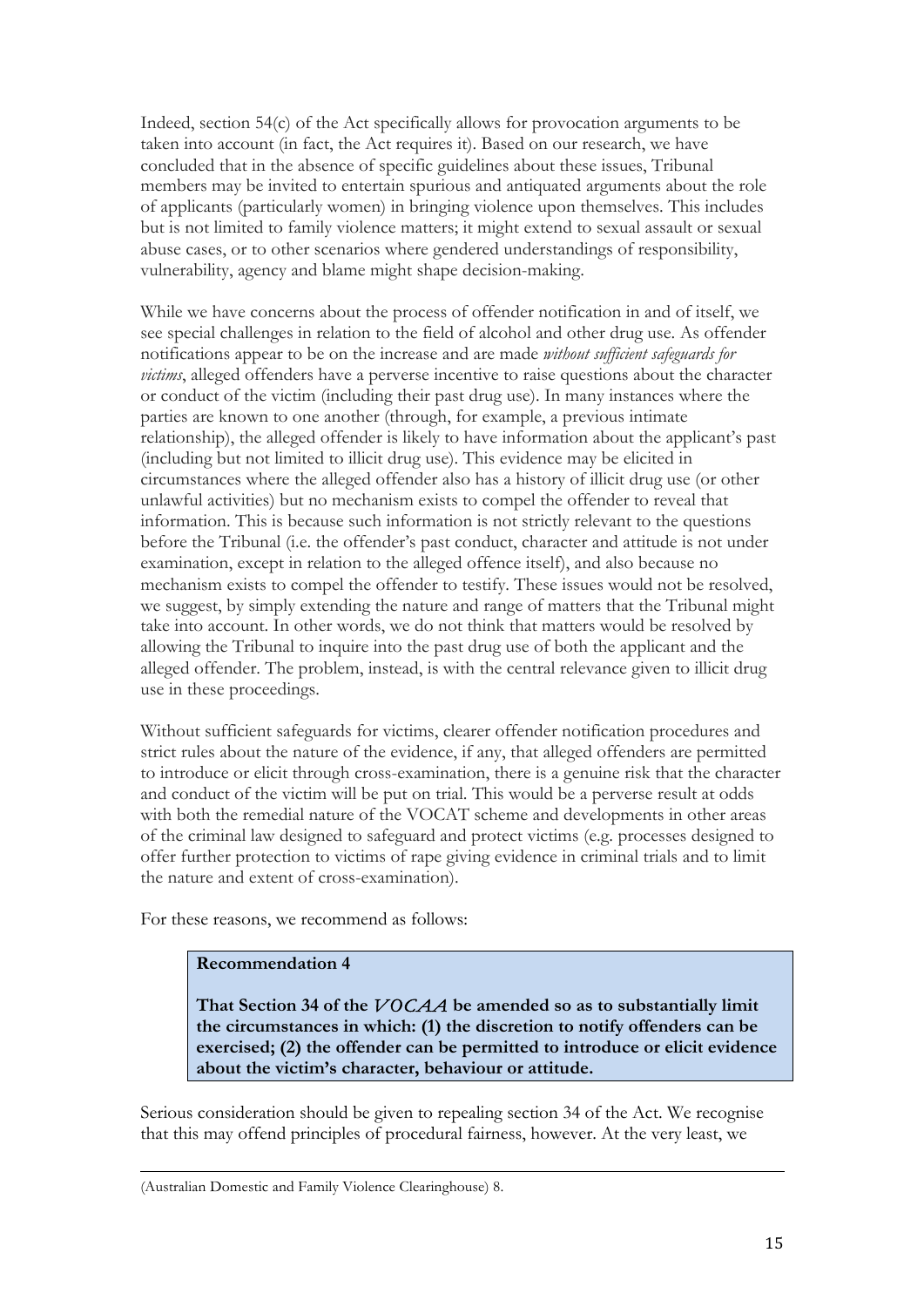recommend that there be clear guidance from parliament about the circumstances in which an offender notification is permissible, and the criteria on which a notification should depend. As noted above, section 34 also interacts with Section 54. This requires further consideration, and to aid this we explore section 54 in more detail below.

### **The origins of alcohol and other drug use and 'addiction'**

In many of the cases we analysed for our research on Victorian victims of crime processes, <sup>30</sup> the Tribunal/Court decided to compensate a victim of crime in spite of a history of illicit drug use and/or 'addiction'. We considered some of the reasons for this. What we found, among other things, was that Tribunals or Courts were more sympathetic to VOCAT claims where they could find a way to *explain* or *excuse* an applicant's illicit drug use. Where, for example, an applicant had experienced past trauma or abuse, including sexual abuse prior to their history of illicit drug use, decision makers appeared more likely to make an award of compensation in their favour. A clear theme of our research was that decision makers were more sympathetic to drug use when it appeared to follow a particular temporal logic (i.e. abuse pre-dating a drug habit) and that suggested the trauma or abuse *caused* such drug use.

Although this appears, on the face of it, to be a more generous approach to victims of crime, it is not without its problems. In particular, we note that:

- Research suggests that people use alcohol or other drugs for a range of reasons including pleasure, experimentation, to deal with stress or trauma and for cultural reasons. People who use or who have used alcohol or other drugs will not always be able to provide a simplistic 'reason' or 'explanation' for their use (in the form of past abuse, trauma or victimhood). Indeed, in many instances, their alcohol or other drug use may pre-date their status as a victim of violence (see below for a more detailed discussion on these issues and the significance of the pathologisation of alcohol and other drug use, 'addiction' and stigma);
- The question of whether alcohol and other drug use relates to or is 'caused by' trauma is complex, contingent and variable. It is not clear how courts might respond, for example, to a case where a woman used drugs briefly as a teenager, then did not use them for several decades, was then abused by a partner and recommenced drug use. Would the fact of her earlier drug history be relevant to/exclude her from eligibility? And on what basis? Would the Tribunal be inclined to try and establish a 'cause' for her drug use? How is it possible to know the cause of her drug use? And what if she understands there to be a range of different factors implicated in her drug use? If courts and tribunals are to go down the path of seeking to assess the 'origins' and 'nature' of a person's drug use, or even a person's 'addiction', how will patterns of drug use over time be understood, and on what basis? Moreover, as we noted earlier in this submission agreement on important questions such as the nature and causes of addiction or alcoholism does not exist even among experts;

<sup>30</sup> Seear, K. and Fraser, S. (2014). The addict as victim: Producing the 'problem' of addiction in Australian victims of crime compensation. *International Journal of Drug Policy,* 25(5), pp. 826–835 at 830.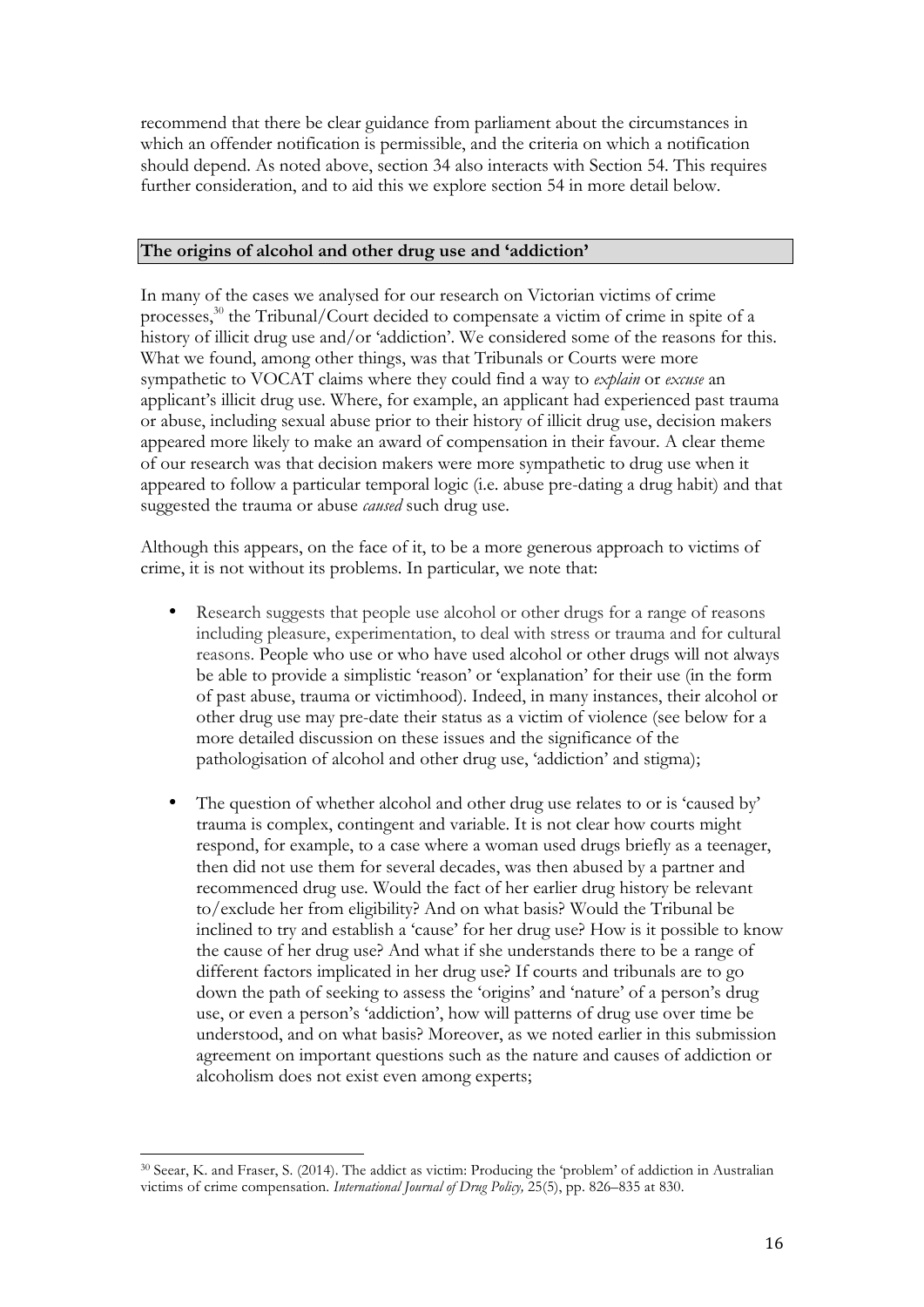- In our research, and as noted above, we found evidence of decision makers constructing drug use as 'causally connected' to trauma, abuse or violence where there were circumstances that enabled them to do so. In the case of *JM v VOCAT* [2002], for example, the applicant (JM) was a victim of a childhood sexual assault when he was aged 10. The assault was described by the presiding judge as 'a traumatic and very serious incident which resulted in the conviction and imprisonment of the offender'. JM subsequently used heroin, with that use being characterised in the hearing as a 'heroin addiction'. In determining whether JM could be compensated, considerable emphasis was placed upon the applicant's family, upbringing and background, including the fact that he (JM) was one of seven children, and none of the other six had gone on to be 'substance abusers' (in the court's view, this proved that the traumatic event probably caused JM's drug use). It was considered relevant and important that JM had come from what the judge described as a 'normal' family. In relying on external circumstances such as these, courts establish two classes of victims: those who are *more deserving* and come, for instance, from 'normal' or more wellto-do families, and *less deserving* victims, such as those who come from less wellto-do families, or families where there is a more entrenched pattern of alcohol and other drug use (especially illicit drug use). We ask: might there have been a different result for JM if he had come from a family where substance use was more common, or even typical? What if all of JM's siblings had used drugs? Would this be held against him? Are Courts to now engage in an exercise of seeking to establish the nature and origins of illicit drug use amongst familial and other close connections of the applicant victim in order to understand the applicant's own use? And what of the rights of these more peripheral parties to the proceedings, if so? Where two categories of victim (deserving and undeserving) are established, including by reference to arbitrary, unreliable and – we suggest – irrelevant factors such as the character and conduct of an applicant's siblings, the court risks discriminating against people on the basis of factors such as class and race. Without proper parliamentary guidance and greater clarity, courts and tribunals run dangerously close to a process through which they might disallow victims of crime appropriate support based on speculative, unreliable and arbitrary interpretations not just of the applicant's own conduct and character but those of their friends and/or families. Importantly, as noted previously in this submission, consensus does not exist among experts on the origins of drug use, so we do not consider it appropriate that VOCAT would be tasked with trying to make such decisions;
- On occasion, courts appear to take an overly broad approach to assessing an applicant's drug use. In the case of *Hassell v VOCAT* (2011), for example, the tribunal was concerned not only with drug use but with the applicant's relationships and networks. These were constituted as 'poor choices' and sinister 'associations' which – as we have previously argued – the applicant had to account for/explain. We do not see why a person who has been a victim of a crime should be required to account for or explain friendships and other connections (including some which might be longstanding, familial and/or only tangentially related to drug use, if at all) in order to receive the support of the state for a crime to which they were subjected. It also raises the question of how courts and tribunals make decisions about the relevance of these issues in an area of considerable complexity. These additional hurdles are especially important in the context of family violence, when we consider that many victims of family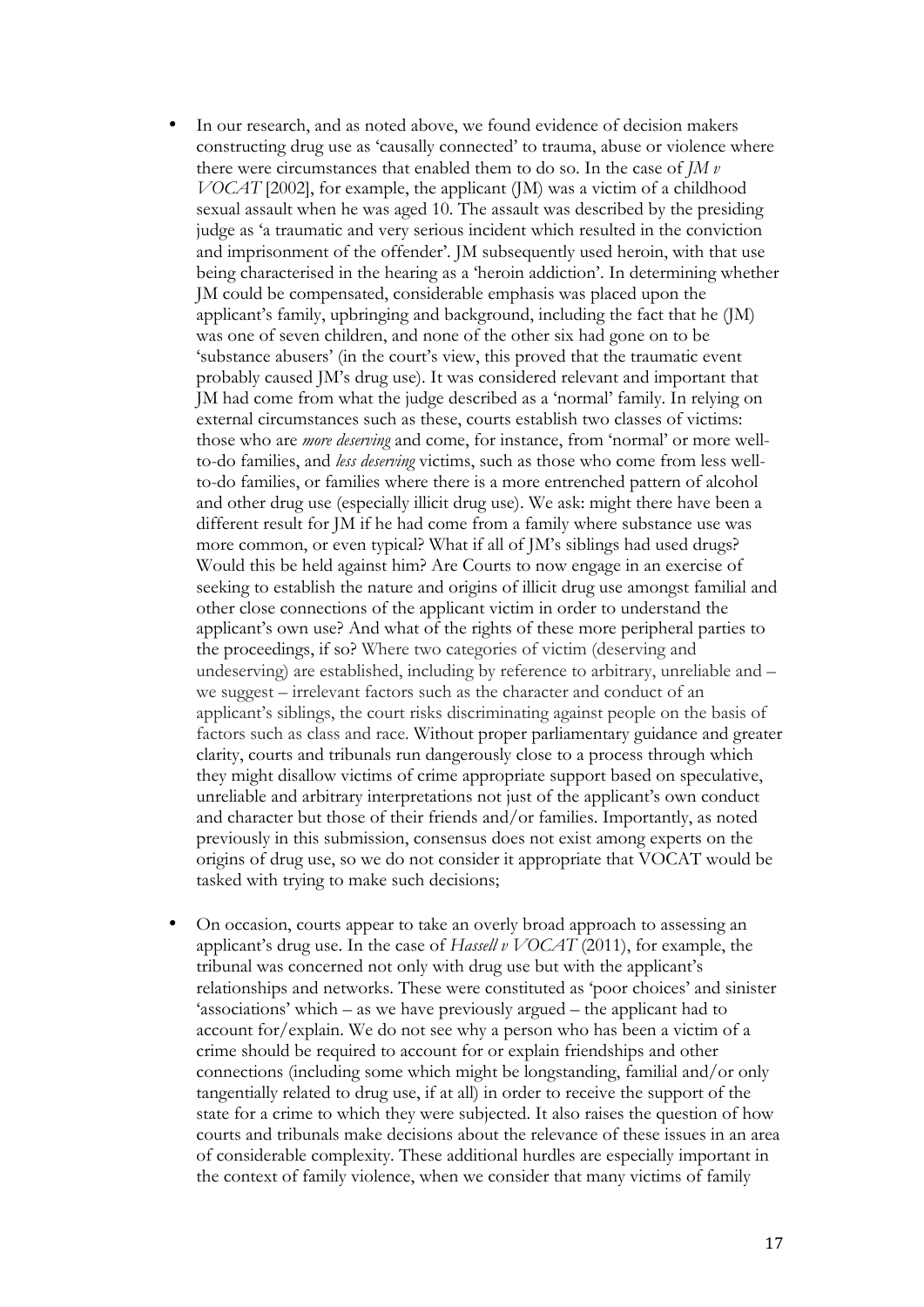violence are reluctant to report violence and/or seek help, and blame themselves for the crimes to which they were subjected. Such processes have a strong antitherapeutic potential and are arguably at odds with the remedial nature of the Act;

• Finally, and in any event, it is not clear why individuals must be able to account for their drug use in such a way and how this requirement either furthers or aligns with the remedial objectives of the Act. Additional problems arise where a person has previously been found guilty of a criminal offence in connection with alcohol or other drug use and has complied with the requirements or conditions of a court order (e.g. alcohol or other drug counselling, community service, or a custodial sentence). If a VOCAT member then subjects this past use to scrutiny and decides to reduce or refuse an award of compensation accordingly (under section 54), VOCAT is punishing that person twice. Arguably this offends on public policy grounds and is, once again, at odds with the remedial nature of the Act.

We argue that all of these readings are made possible in part by the overly broad notion of time that appears in section 54, whereby any aspect of an applicant's life, *at any time*, can be subject to judicial scrutiny.

## **The importance of stigma**

In some cases, especially where section 54 matters are in issue, the applicant victim may not only have a past (or present) history of drug use, but an existing problematic relationship with drugs. On occasion, Tribunals may be dealing with people who either understand themselves to be experiencing 'addiction' (or 'alcoholism') or who have been labelled as experiencing 'addiction' (or 'alcoholism'). In these cases, where tribunals are dealing with questions about 'addiction' and 'alcoholism', the challenges are even greater.

In some important cases it may be strategically useful, for all of the reasons we have mentioned, for lawyers to frame an applicant's past drug use as a 'dependency' or 'addiction'. This can be done to explain drug use as a manifestation of a 'disease'. The incentive to characterise drug use as pathological, disordered, problematic or dependent is a perverse one, however.

One reason for this is that this way of framing drug use can be problematic and stigmatising. For some, 'addiction' is a highly stigmatising label, because it implies that one suffers from a disease (or illness) and lacks control. In recent years, a number of researchers, major international stakeholders and organisations have turned their attention to the relationships between law, policy, stigma and discrimination.<sup>31</sup> Stigma can have a range of effects, and can impact for a lifetime.<sup>32</sup> People who have experienced alcohol and other drug-related stigma and/or discrimination may experience poorer health. They may also experience difficulties securing work or housing and accessing vital

<sup>31</sup> Lloyd, C. (2010). *Sinning and sinned against: the stigmatisation of problem drug users*. (London: UK Drug Policy Commission (UKDPC)); Lloyd, C. (2013). The stigmatization of problem drug users: A narrative literature review. *Drugs: Education, Prevention, and Policy, 20*(2), pp. 85-95; UKDPC, (2010). *Getting serious about stigma: the problem with stigmatising drug users*. (London: UK Drug Policy Commission (UKDPC)).

<sup>32</sup> Lloyd, C. (2013). The stigmatization of problem drug users: A narrative literature review". *Drugs: Education, Prevention, and Policy, 20*(2), pp. 85-95.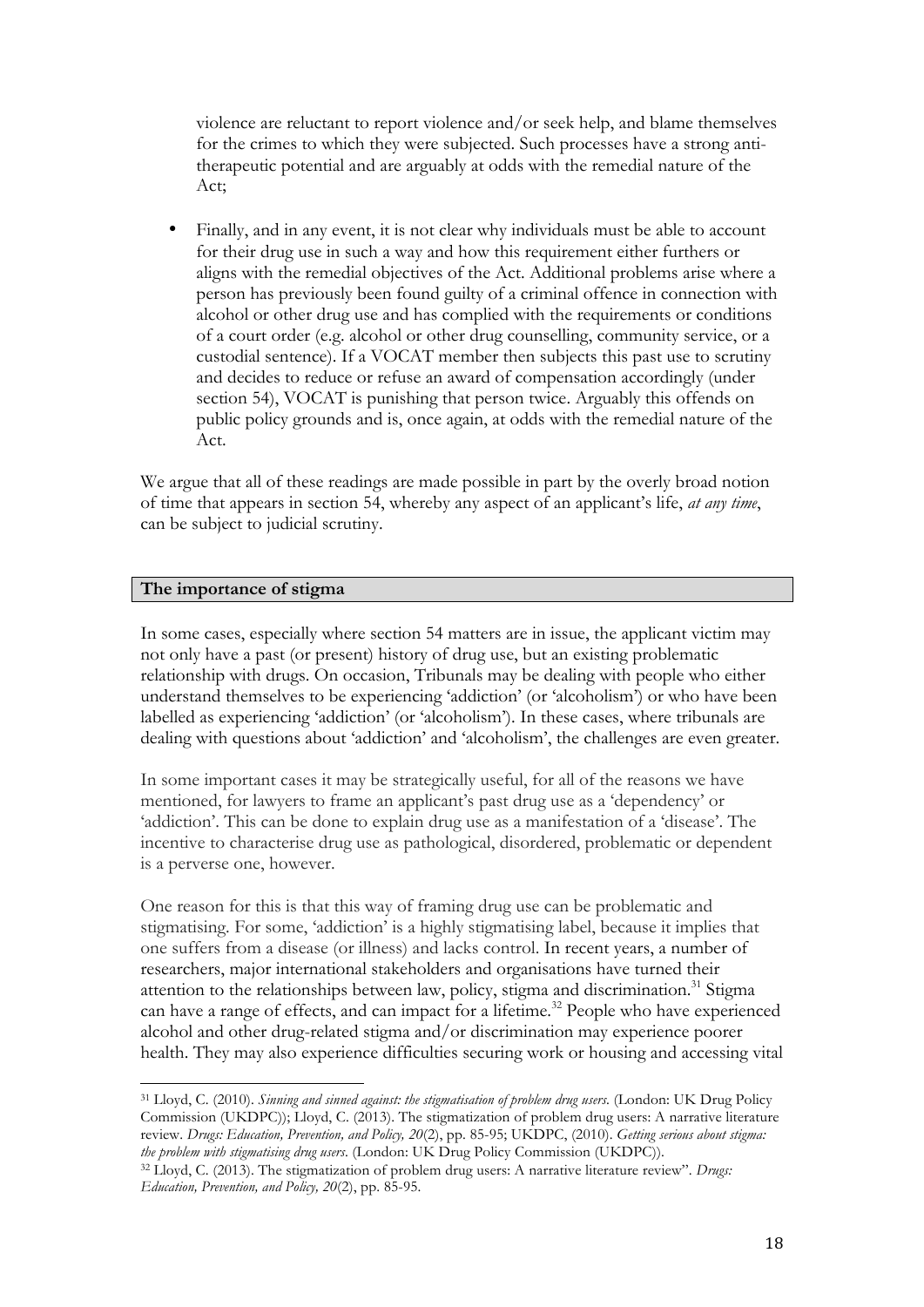health care services, or be deemed unworthy of support and care.<sup>33</sup> Because of the adverse dimensions of alcohol and other drug-related stigma, academics, policymakers and advocates are increasingly cognisant of the need to better understand and address it. As Wakeman and Rich recently argued, 'addressing this stigma will be crucial, and for many may literally be a matter of life or death'.<sup>34</sup>

Stigma was a focus in the UNODC's 2016 *World Drug Report,* <sup>35</sup> in which it was noted that people who use drugs are frequently subject to stigmatisation and discrimination, that women are often disproportionately stigmatised, and that efforts to address drug issues around the world should include a focus on overcoming stigmatisation. In July 2017, the United Nations and World Health Organisation released a joint statement calling for a reduction in law-related stigma and drug-related discrimination. <sup>36</sup> In our own work, we have also noted the potential for law and policy to generate, exacerbate or magnify drugrelated stigma.<sup>37</sup>

In practice, and in order to properly discharge their ethical obligations, lawyers advising victims of crime need to canvass the possibility that the client's character, behaviour or attitude will be taken into account under s54(a) in a VOCAT proceeding, or that they will be cross-examined on these issues through the offender notification process under s34. However, this may operate to discourage victims from filing an application, since there is a risk that in so doing, aspects of their past conduct will be subjected to scrutiny. This is particularly problematic in relation to alcohol and other drug use, given it is already highly stigmatised and – as noted above –people who use alcohol and other drugs already face many difficulties in accessing health care and other supports.

In addition, where victims have begun using alcohol and other drugs in the aftermath of the crime, a paradox emerges. These victims may want support for a range of things, including, in some cases, their alcohol and other drug use. In some instances, this use may even be associated with their status as a victim (e.g. where they consume alcohol or other drugs in order to cope with stress or trauma related to the crime). Paradoxically, however, this use may become an object of scrutiny and *the very thing that prohibits them from obtaining compensation*. This might happen where, for example, a person is seeking alcohol and other drug treatment – including counselling, or support for residential rehabilitation – but cannot otherwise access or afford it without external support of the kind provided by a VOCAT award. In this sense, the operation of section 54(a) has an anti-therapeutic effect, and is at odds with the remedial nature and aims of the Act.

<sup>33</sup> Fitzgerald, J.L., McDonald, K. and Klugman, M. (2004). *Unspoken but everpresent. Hepatitis C in a regional setting*. Melbourne: University of Melbourne; Livingston, J. D., Milne, T., Fang, M. L. and Amari, E. (2012). The effectiveness of interventions for reducing stigma related to substance use disorders: a systematic review. *Addiction*, 107, pp. 39-50.

<sup>34</sup> Wakeman, S. and Rich, J. (In press). Barriers to Medications for Addiction Treatment: How Stigma Kills. *Substance use and misuse*. 35 United Nations Office on Drugs and Crime, *World Drug Report 2016,* (United Nations publication, Sales

No. E.16.XI.7). https://www.unodc.org/doc/wdr2016/WORLD DRUG REPORT 2016 web.pdf (accessed 24th February 2017).

<sup>36</sup> http://www.who.int/mediacentre/news/statements/2017/discrimination-in-health-care/en/ (accessed 15th October, 2017).

<sup>37</sup> Seear, K. (2017). The emerging role of lawyers as addiction 'quasi-experts'. *International Journal of Drug Policy*, 44, pp. 183-191; Seear, K., Lancaster, K. and Ritter, A. (In press). A new framework for evaluating the potential for drug law to produce stigma: Insights from an Australian study, *Journal of Law, Medicine and Ethics*; Fraser, S., Pienaar, K., Dilkes-Frayne, E., Moore, D., Kokanovic, R., Treloar, C. and Dunlop, A. (2017). Addiction stigma and the biopolitics of liberal modernity: A qualitative analysis. *International Journal of Drug Policy, 44,* pp. 192-201.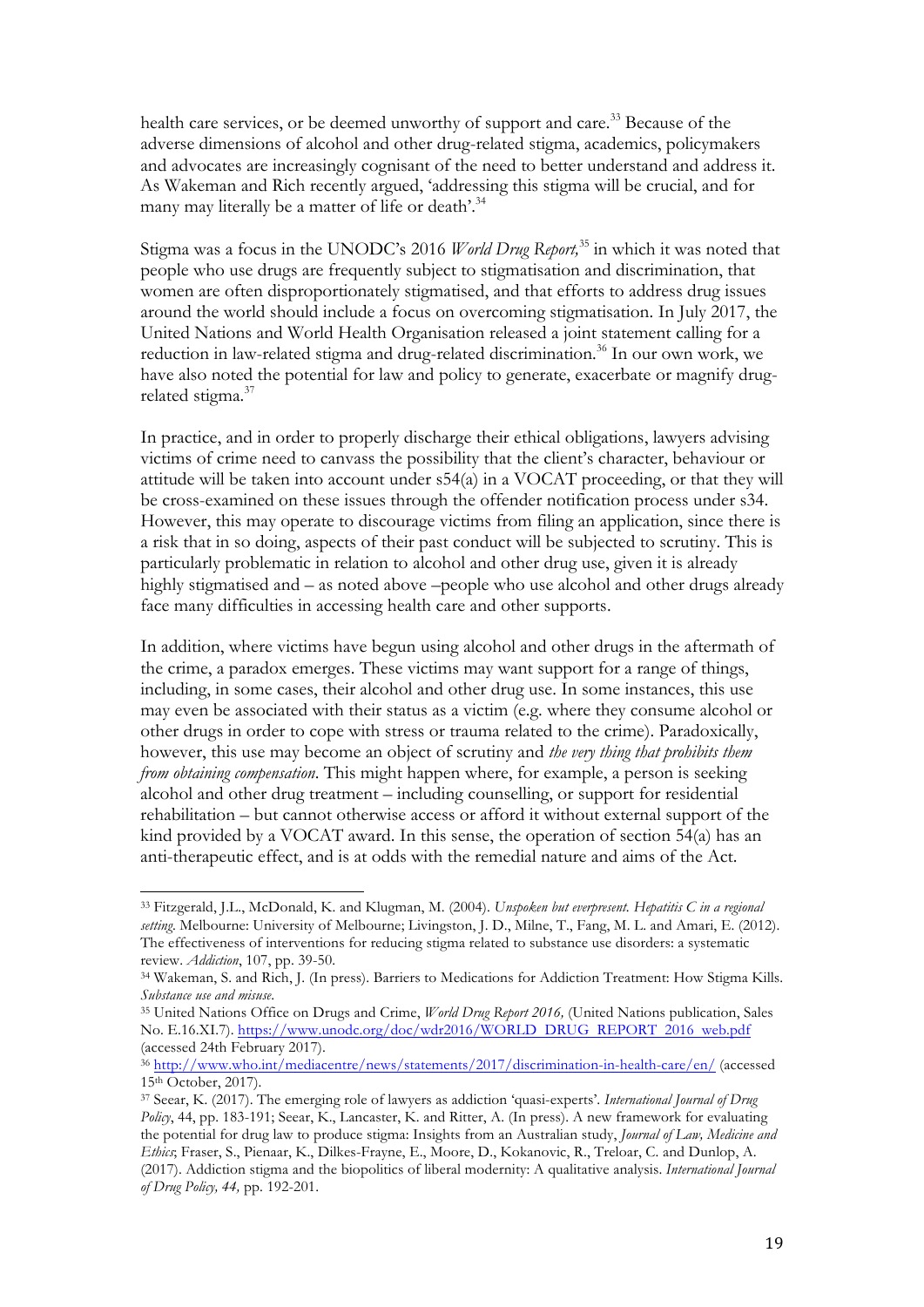In short, wherever there are: (1) perverse incentives for applicants to frame their drug use as pathological, or (2) pressures on applicants to disclose (or address) drug use that is of little or no relevance to the crime perpetrated against them, there is a potential for VOCAT proceedings to generate or exacerbate alcohol and other drug-related stigma. This provides further justification for reconsidering existing approaches including those made possible by sections 34 and 54 of the Act.

To summarise: we have raised a series of concerns about existing approaches under section 54. It:

- May discourage people from making an application under the VOCAA where lawyers advise their clients that section 54 permits scrutiny of their alcohol and other drug consumption;
- Risks punishing people twice, as, for example, where a person has been previously sentenced in relation to a drugs offence and is then sanctioned again (through denial of compensation) for having a past drug use history;
- Offends on public policy grounds, including because it establishes two 'classes' of victims ('deserving' and 'less deserving' victims). The provision in this sense has the potential to stigmatise and/or discriminate against people with a past history of illicit drug use;
- Has the potential to be approached in ways that stigmatise people who use drugs and/or those characterised as 'addicts';
- Permits an unnecessary and unjustifiable intrusion into the lives of others, including family members and friends of victims, whose life choices, lifestyles and/or drug use may be the subject of commentary or assessment;
- Is at odds with other approaches to drug use and/or 'addiction' in law, including under Victorian law. In other areas of Victorian law, drug use and/or 'addiction' is treated as a health problem (e.g. *Severe Substance Dependence Treatment Act 2010*), or a mitigating factor as regards offending (e.g. ss3 and 65 of the *Infringements Act 2006* (Vic), discussed in more detail below); and
- Is at odds with the remedial nature of *VOCAA*, including its focus on supporting and rehabilitating victims.

## **Should section 54 be amended or removed?**

We accept that there will be some circumstances in which it is necessary to scrutinise the actions of the applicant victim in association with eligibility. We recognise, therefore, that abolition of s54 in its entirety is neither realistic nor preferable.

Instead, we recommend significant amendment of section 54 of the *Victims of Crime Assistance Act* 1996 (Vic) to limit the currently unreasonably broad approach to assessing the applicant's conduct, character or attitude.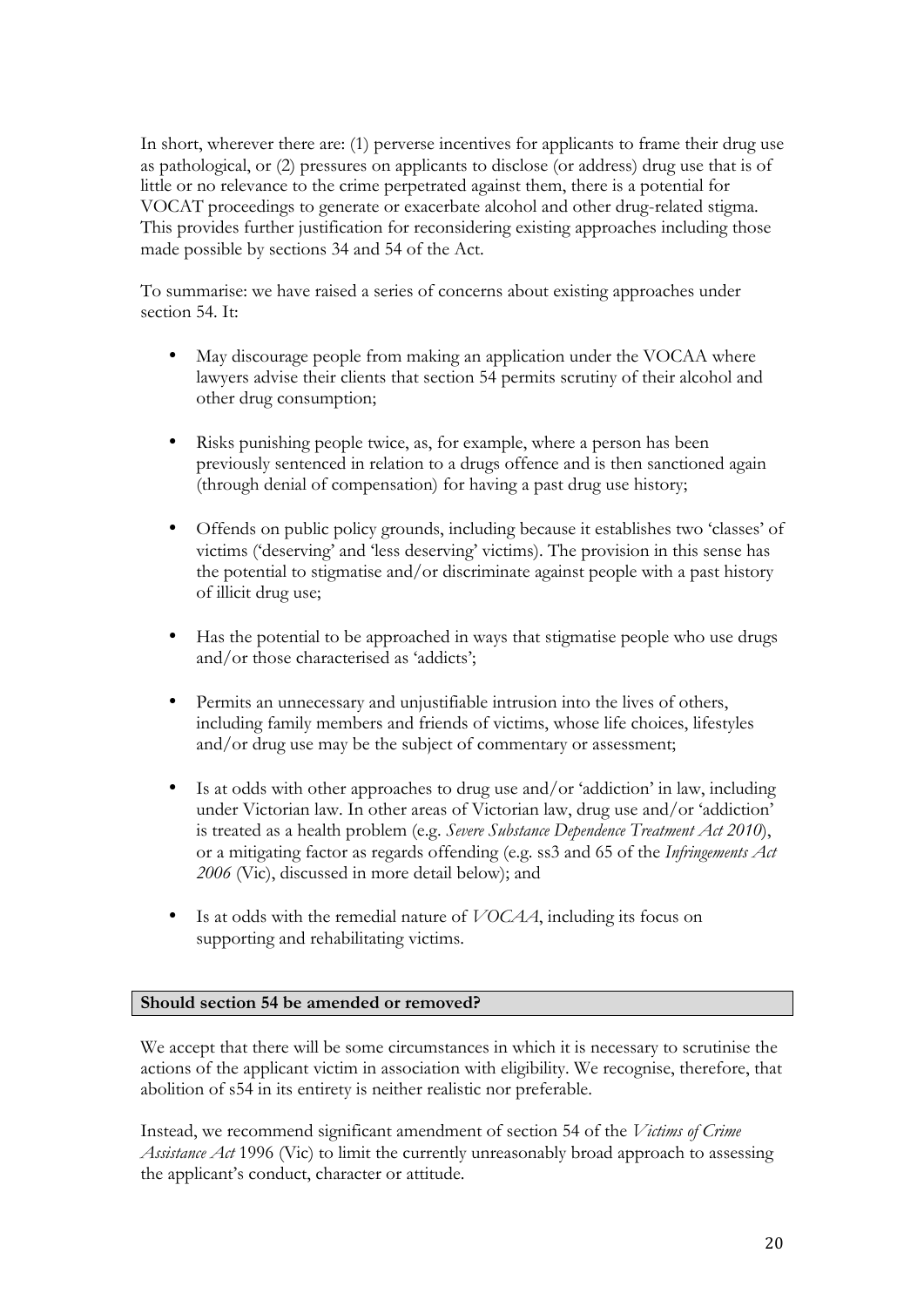The question is: what kind of reform is warranted? The supplementary consultation paper sets out a range of options, including those that follow approaches in other Australian states and territories.

One option is to retain s54 or elements of s54, but exclude certain kinds of victims (e.g. sexual abuse or family violence victims) from its operation. We do not consider this to be appropriate, since it would not address the continued scrutiny and stigmatisation of people who use alcohol and other drugs but who were victimised in other contexts.

Another option is to simply remove the broad character, conduct and attitude provision in s54(a). If this were to be done, we are still left with the possibility that character-type tests would be permitted under either  $s54(c)$  – which deals with provocation – or  $s54(d)$ – which deals with the question of whether any condition or disposition of the applicant directly or indirectly contributed to his or her injury or death. Although both of these provisions allows for a more narrow form of inquiry than that under s54(a), there is still a possibility that victim blaming will occur, as where, for instance, a victim's consumption of alcohol or other drugs is deemed to be a 'contributing' factor to a sexual assault committed against her, or where (as with our recent research, noted above<sup>38</sup>), consumption, 'addiction' or 'alcoholism' is claimed to be a relevant factor in 'provoking' an act of violence. Neither of these situations is acceptable.

There are a range of other options, drawing upon provisions in other states and territories, as documented in the VLRC's supplementary consultation paper. The key risks, as we see it, relate to two issues:

- How to deal with the question of **temporality**;
- How to deal with the **victim's conduct**.

## **Temporality**

The preferred position should be one in which the Tribunal can scrutinise the victim's conduct only *at the time of the offence*. The existing temporal reference under s54(a) ('at any time') should be removed and substituted with a focus on the victim's conduct only at the time of the offence. This leaves us with the question: what about the victim would be able to be subjected to scrutiny?

## **The victim's conduct**

The preferred position should be one in which the Tribunal can scrutinise the victim's conduct only as it pertains to the commission of the offence against them (and no more broadly). The s54(a) reference to the victim's character, behaviour or attitude of the victim is unreasonably broad (even if it were to be examined within the context of a narrower temporal framing as suggested above). The main reason for this is that it would still permit Tribunal members to refuse applications for reasons that amount to victim blaming (e.g. that a woman was under the influence of marijuana when she was assaulted,

<sup>38</sup> Seear, K. and Fraser, S. (2016). Addiction veridiction: Gendering agency in legal mobilisations of addiction discourse. *Griffith Law Review, 25,* (1), pp. 13-29; Seear, K. (2017). The emerging role of lawyers as addiction 'quasi-experts'. *International Journal of Drug Policy*, 44, pp. 183-191.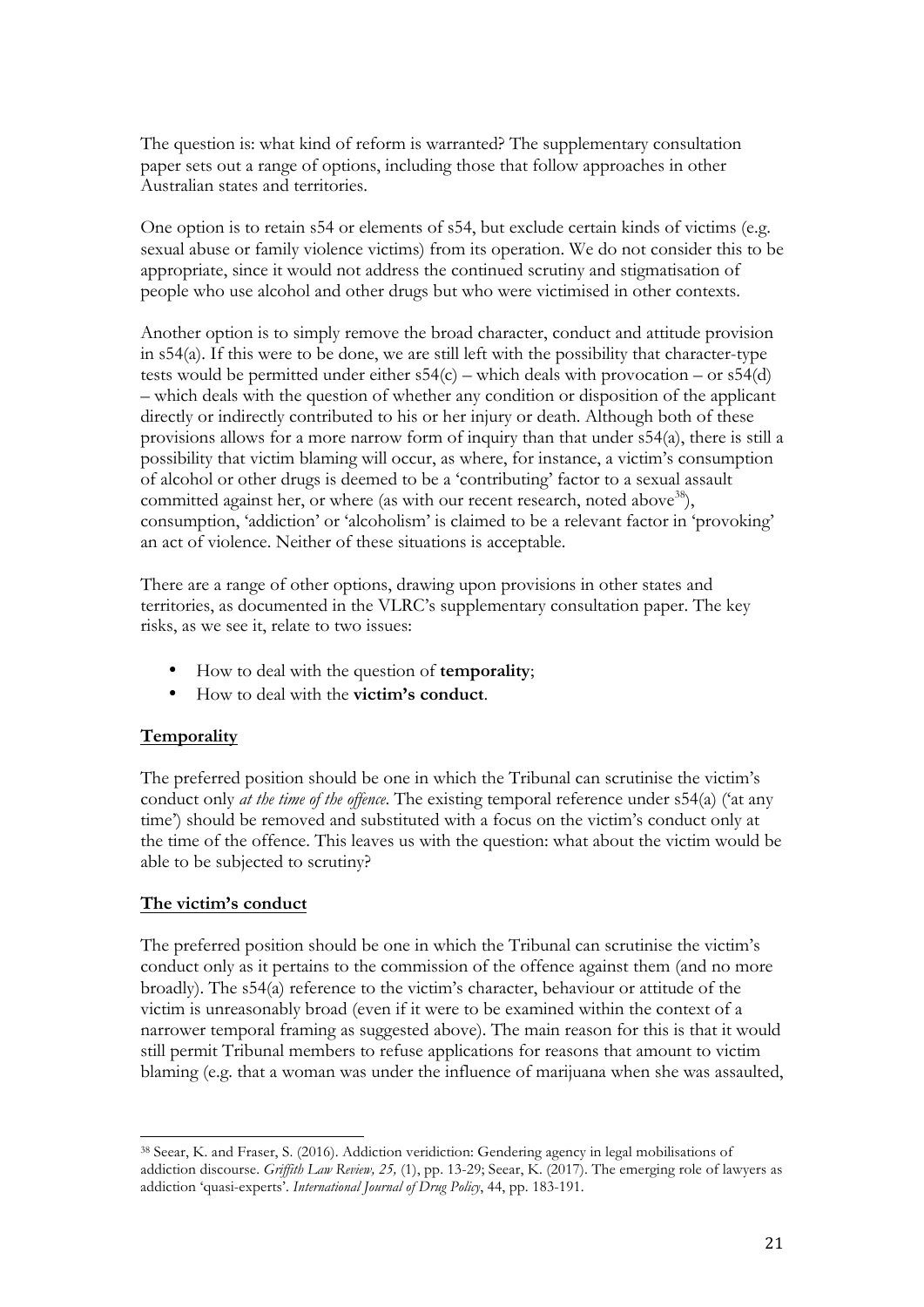or that an underage/minor was under the influence of alcohol at the time of a sexual assault). These approaches are unacceptable from a public policy perspective.

Thus, a NSW type provision (section 44 of the *Victims Rights and Support Act* 2013) would not suffice, because it allows scrutiny of 'any behaviour (including past criminal activity), condition, attitude or disposition of the primary victim concerned that *directly or indirectly contributed to the injury or death sustained by the victim'* (our emphasis).

# **The Queensland option**

We suggest that s80(1) of Queensland's *Victims of Crime Assistance Act 2009* offers the best alternative among existing Australian approaches, in that it includes a stricter approach to examine both temporality and the victim's conduct. That section states (emphasis added):

- (1) The government assessor can not grant assistance to a primary victim of an act of violence if the government assessor is satisfied, on the balance of probabilities, **the only reason, or the main reason**, the act of violence was committed against the primary victim was—
	- (a) because the victim was involved in a criminal activity when the act of violence happened; or

(b) because of the victim's previous involvement in a criminal activity, whether or not the victim is currently involved in the criminal activity.

We found three relevant cases dealing with this section.<sup>39</sup> Two of these were decided primarily on the facts and offer little useful information for present purposes. The most relevant case is that of *Doherty v Victim Assist Queensland* [2012] QCATA 137 (27 June 2012), (hereinafter *Doherty*)*.*

In *Doherty*, an offender (Schackow) shot the victim (Doherty) and was convicted of that crime. There was no dispute, on the facts, that a crime had occurred. Despite this, Doherty was refused an award of compensation on the basis that he had been previously involved in the drug trade, and the suggestion was that this is why he had been shot. Doherty denied this past activity was relevant and said that he had been shot because, among other things, he had loaned money to Schackow, wanted that money back, and had threatened Schackow with physical harm if he did not repay him (the exact threat, as recorded in the court's reasons for decision, was: "well, the next time I see you I will kick your f'n head in"). There was a dispute over the evidence for why Doherty had loaned Schackow that money, but there was some evidence that he might have loaned it to Schackow so that Schackow could buy drugs. In this sense, Doherty may have been aiding and abetting a criminal offence. In reaching a decision about how to interpret section 80(1)(a) of the Act, Justice Wilson said:

The phrase 'criminal activity' in s80 is defined in Schedule 3 of the Act to mean '... an activity of a criminal nature'. That phrase is not defined but it would be

<sup>39</sup> *Maddeford v The Scheme Manager - Department of Justice and Attorney-General (Victim Assist Queensland)* [2014] QCAT 350 (21 July 2014); *Rosily v Department of Justice and Attorney General (Victims Assist Queensland)* [2016] QCAT 492 (4 December 2016); *Doherty v Victim Assist Queensland* [2012] QCATA 137 (27 June 2012).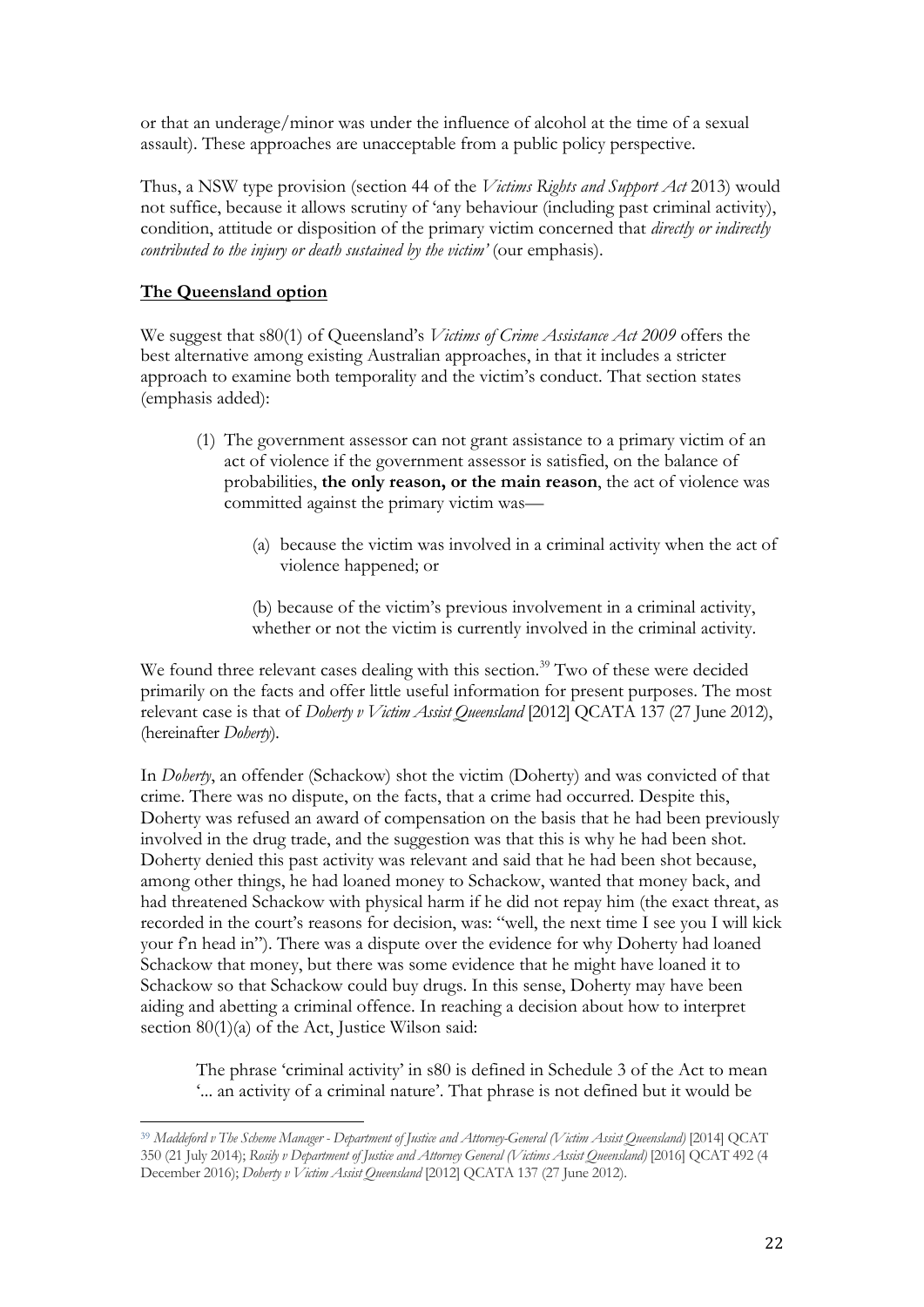surprising if it did not encompass the events Mr Doherty related in his police statement: lending money to Schackow; knowing he would use it to buy drugs; permitting his home to be used for the sale of drugs; and, using drugs provided to him by Schackow. Even if it could be said that Mr Doherty was not involved in criminal activity at the actual time of the act of violence, it is inescapable that his shooting by Schackow was causally connected with the earlier loan, which, itself, involved support for or condoning of the trading of drugs, and their use.

It seems that, although Doherty's conduct was not problematic under s80(1)(a), it was deemed to be relevantly problematic under s80(1)(b). While we are not confident that the Court's interpretation of s80 (specifically the 'reason' test) was correct, the case is a useful example of how both temporality and conduct might be assessed. The issue that was not addressed in Doherty's case was whether the offence perpetrated against him by Schackow (shooting) was proportionate, in light of the relevant criminal activity (lending money for the purchase of illicit drugs for personal use). In our view, the shooting of Doherty should have been viewed as disproportionate and the award of compensation allowed.

It is also important to ensure that s80 – if adopted into Victorian law – cannot be interpreted in a way that is victim blaming and that allows for scrutiny of alcohol and other drug consumption, 'alcoholism' or 'addiction'. To this end we would recommend insertion of a specific subsection to prevent this from occurring.

We thus recommend that an adapted version of s80(1) be incorporated into the Act in place of s54(a) and other subsections of s54 with which it would overlap.

#### **Recommendations**

For the reasons outlined above, we make the following recommendations pertaining to Section 54 of the Act:

#### **Recommendation 5**

**That Section 54(a) of the VOCAA be repealed.**

#### **Recommendation 6**

**That Section 54(c) of the VOCAA be repealed.**

**Recommendation 7**

**That Section 54(d) of the VOCAA be repealed.**

#### **Recommendation 8**

**That Section 54(f) of the VOCAA be repealed (so as to not allow character, attitude and conduct assessments to be made).**

**Recommendation 9**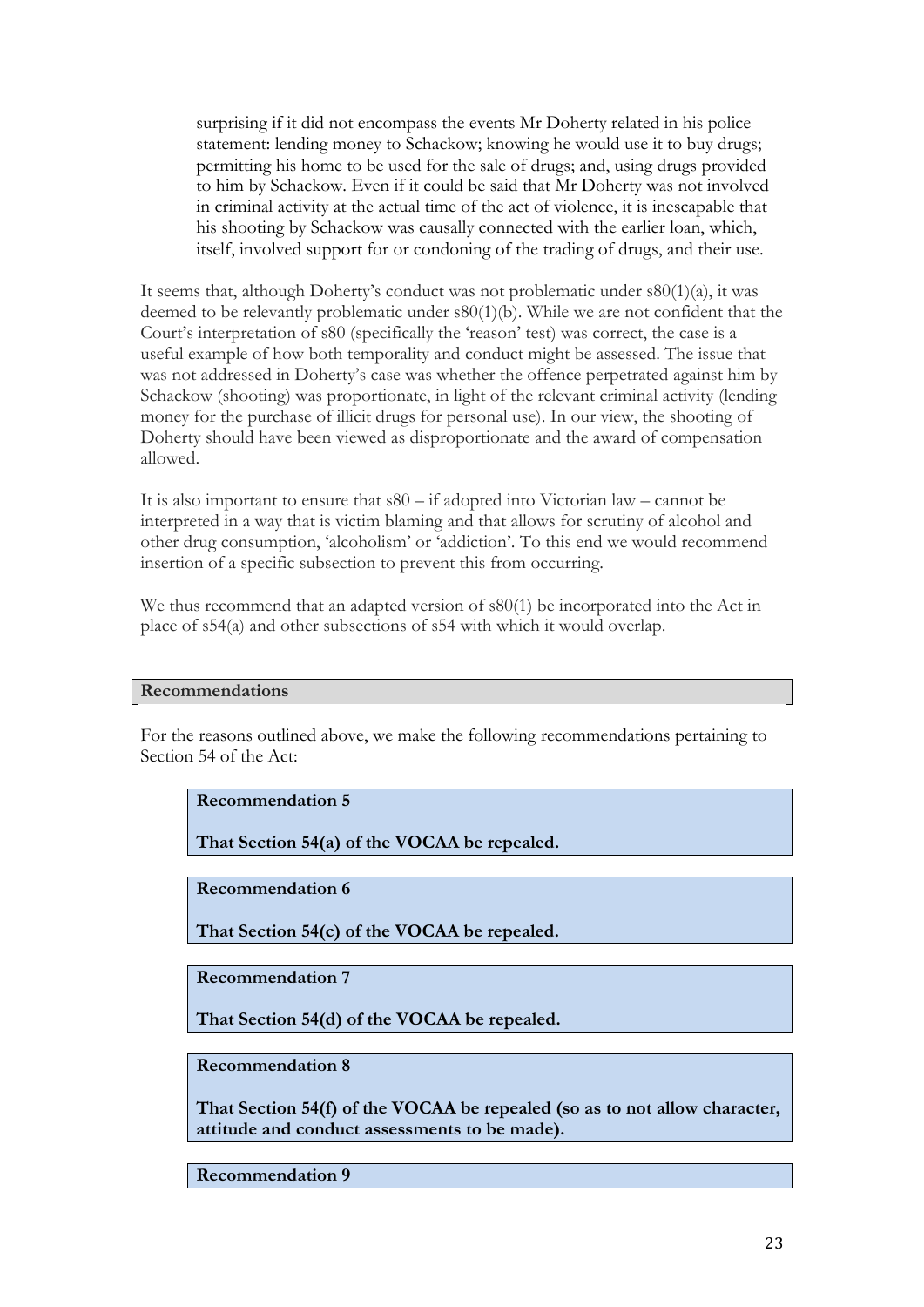That a new Section 54(a) be introduced, to read as follows:

The Tribunal may refuse to grant assistance to a primary victim of an act of violence if the Tribunal is satisfied, on the balance of probabilities, that the only reason, or the main reason, the act of violence was committed against the primary victim was:

- because the victim was involved in a criminal activity when the act of  $\ddot{\mathbf{i}}$ violence happened; or
- ii) because of the victim's previous involvement in a criminal activity, whether or not the victim is currently involved in the criminal activity.

In making a decision under section  $54(a)$ , the Tribunal must consider whether the act of violence was proportionate to the victim's criminal activity.

In making a decision under section  $54(a)$ , the Tribunal must not refuse an application in accordance with subsection (a) on the basis that the 'criminal activity' was that the applicant was under the influence of alcohol or other drugs, or because the applicant was experiencing 'alcoholism' or 'addiction'.

**Recommendation 10** 

That Section 54(b)(i) be repealed.

**Recommendation 11** 

That a new Section 54(b)(i) should be introduced. This provision should mirror the language of the new section 54(a), described above, but should pertain only to applications by related victims.

#### Conclusion

We thank the VLRC for the opportunity to make this submission and for their time and consideration. We would be more than happy to appear before the VLRC to answer any questions or to elaborate on this submission should this be of use.

Yours sincerely,

the

Dr Kate Seear Australian Research Council DECRA Fellow Senior Lecturer in Law, Monash University Academic Director, Springvale Monash Legal Service Faculty of Law, Monash University